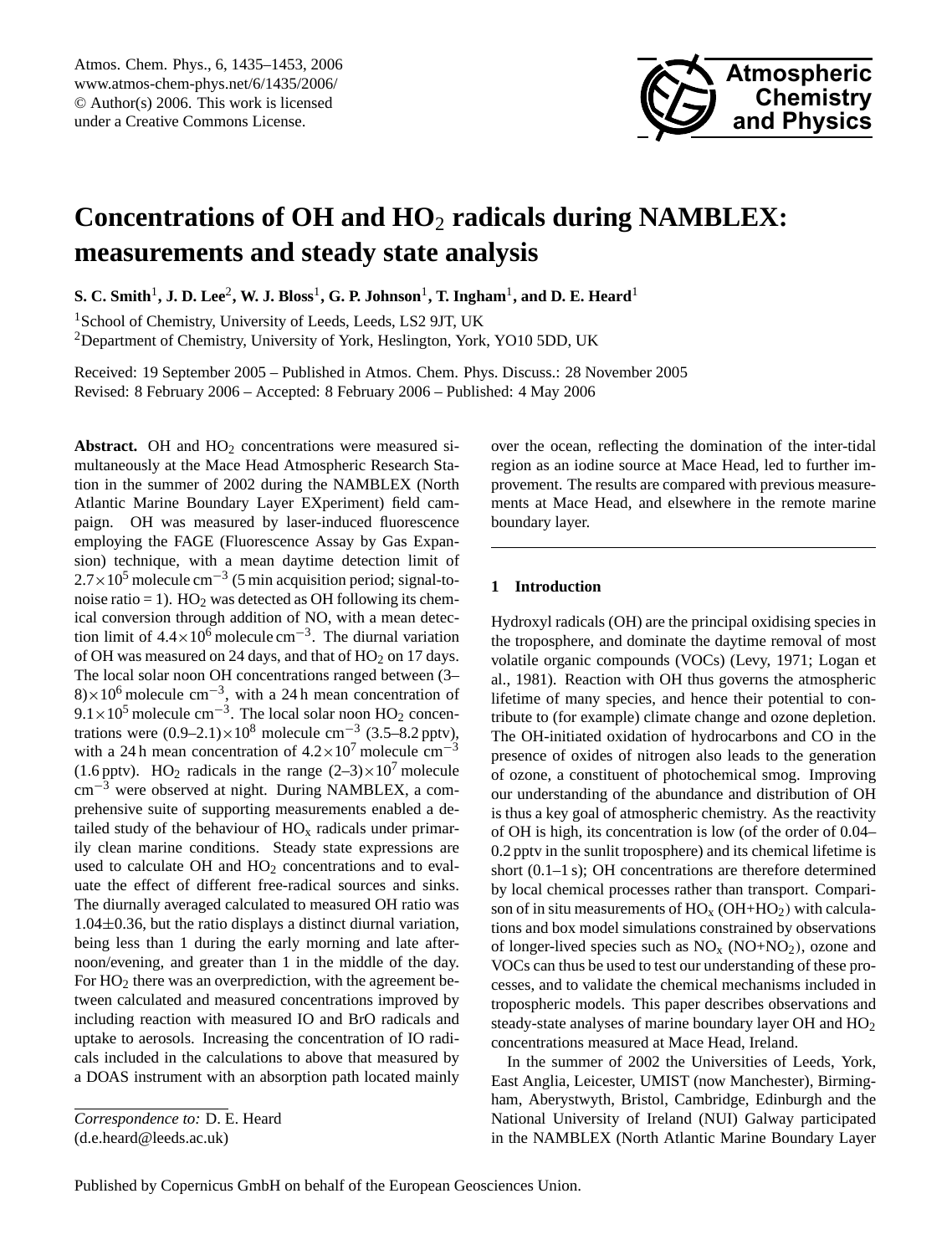EXperiment) campaign, located at the Mace Head Atmospheric Research Station, near Carna, County Galway on the west coast of Ireland (53°23′ N, 9°54′ W). The Mace Head site has a clean air sector extending from 180 to 300° encompassing the prevailing westerly winds, and the site experiences a range of clean and semi-polluted air masses arriving mainly from the Atlantic but also from the Arctic, Europe and the United Kingdom (Cape et al., 2000; Simmonds et al., 1996). Further details of the NAMBLEX campaign and the Mace Head site can be found in the NAMBLEX overview paper in this issue (Heard et al., 2005).

Mace Head has been the location for several previous field campaigns at which OH and  $HO<sub>2</sub>$  have been measured (Creasey et al., 1997, 2002; Berresheim et al., 2002) and compared with simulations using constrained numerical box models. In particular, the NAMBLEX project followed on from the EASE96 (East Atlantic Summer Experiment) and EASE97 (Spring) campaigns during which the University of Leeds FAGE (Fluorescence Assay by Gas Expansion) instrument was also deployed for the measurement of OH and  $HO_2$ . During EASE96 and 97, OH and  $HO_2$  were observed with midday concentrations of  $(2.0-6.0) \times 10^6$  and  $(0.5-3.5)\times10^8$  molecule cm<sup>-3</sup>, respectively (Creasey et al., 2002). The OH concentrations correlated well with the OH production rate from ozone photolysis during periods when clean air, originating in the arctic (low  $NO_x$ ), arrived at Mace Head. Carslaw et al. (2002) used a constrained photochemical box model based upon the Master Chemical Mechanism (MCM [http://mcm.leeds.ac.uk/MCM\)](http://mcm.leeds.ac.uk/MCM) (Carslaw et al., 1999a; Jenkin et al., 1997) to simulate OH and  $HO<sub>2</sub>$  during EASE97. It was found, on average, that the model substantially overpredicted OH and HO<sup>2</sup> by factors of 2.4 and 3.6, respectively, for data obtained between 11:00 and 15:00 GMT. OH was also measured at Mace Head by Chemical Ionisation Mass Spectrometry (CIMS) during the PARFORCE experiment in 1999 (Berresheim et al., 2002). A mean daily maximum OH of  $(2.6\pm0.5)\times10^6$  molecule cm<sup>-3</sup> was observed, but calculations using a simple box model overestimated OH concentrations by an average factor of 8.2.

 $HO<sub>x</sub>$  measurements at other remote marine boundary layer locations have tended to indicate typical maximum levels of OH of up to  $(3.0-6.0) \times 10^6$  molecule cm<sup>-3</sup>, and HO<sub>2</sub> of up to  $(1.0-2.5) \times 10^8$  molecule cm<sup>-3</sup> (ca. 4–10 pptv). Agreement between observed OH and calculations using constrained box-models has been reasonably good with model/measurement ratios of 1.15 (Cape Grim, Tasmania – SOAPEX-2 – Sommariva et al., 2004), 1.17 (South Atlantic – ALBATROSS – Brauers et al., 2001) and 0.80 (Christmas Island, Pacific Ocean – PEM Tropics A – Chen et al., 2001). In contrast, for HO2, models have tended to overestimate the measurements, with reported model/measurement ratios of 1.4 (SOAPEX-2 – Sommariva et al., 2004), 0.8 and 2 (Okinawa and Oki Islands, respectively – ORION-99 – Kanaya et al., 2001a) and 1.7 (Rishiri Island – Kanaya et al., 2002). Given the importance of quantitative prediction of tropo-

spheric  $HO<sub>x</sub>$  for determination of the atmospheric oxidative capacity, improvements are required in our understanding of the chemistry occurring in (nominally) clean environments such as the remote marine boundary layer.

From the perspective of  $HO_x$  chemistry, the NAMBLEX campaign featured several improvements to the data coverage compared with previous studies at Mace Head and elsewhere in the marine boundary layer, notably measurement of a more comprehensive suite of OH sinks, including previously unmeasured oxygenated VOCs (o-VOCs) (Lewis et al., 2005), the  $HO<sub>2</sub>$  co-reactants IO and BrO (Saiz-Lopez et al., 2004a, b, 2005, 2006), and detailed aerosol chemical composition and size distribution measurements (Coe et al., 2005). The OH and  $HO<sub>2</sub>$  measurements were performed simultaneously rather than sequentially, permitting a more accurate constraint of the flux between the  $HO_x$  species. In contrast with the EASE96 and EASE97 campaigns, the measurements of radical species  $(NO<sub>3</sub>, OH/HO<sub>2</sub>, RO<sub>2</sub>)$  were colocated at the shoreline site, together with the aerosol, VOC,  $O<sub>3</sub>$  and meteorological measurements. Previously the instruments had been separated by up to 200 m, leading to concerns that instruments may have sampled different air masses following the formation of an internal boundary layer as the oceanic air encounters the shoreline (Carslaw et al., 2002).

This paper describes the NAMBLEX  $HO<sub>x</sub>$  measurements and analyses of the OH and  $HO<sub>2</sub>$  concentrations using the steady-state approximation. Comparisons of the measurements with the predictions of a constrained box model are described in a separate paper (Sommariva et al., 2005). The paper is structured as follows: The basic  $HO<sub>x</sub>$  photochemical relationships are given in Sect. 2, followed by a description of the experimental technique, including the calibration, precision and accuracy of the FAGE system, in Sect. 3. The OH and HO<sup>2</sup> dataset is described in Sect. 4. In Sect. 5, the relationship between OH and the rate of ozone photolysis  $(j-(O<sup>1</sup>D))$  is considered (Sect. 5.1), followed by an examination of the ability of steady state expressions of increasing complexity to simulate the measured OH (Sect. 5.2) and HO<sup>2</sup> (Sect. 5.3) concentrations. Finally, in Sect. 6, the results from NAMBLEX are discussed and placed in the context of related analyses undertaken for similar environments.

## **2 Tropospheric HO**<sup>x</sup> **photochemistry**

The major OH production pathway in the troposphere is photolysis of ozone at wavelength of light ≤340 nm, followed by reaction of the resulting electronically excited  $O<sup>1</sup>D$ atoms with water vapour, in competition with their collisional quenching. This primary production rate for OH, P(OH), is given by:

$$
P(OH)=2f[O_3]j-(O^1D)
$$
 (1)

where  $j-(O<sup>1</sup>D)$  is the rate of  $O<sub>3</sub>$  photolysis by sunlight to generate  $O^{1}D$  and f is the fraction of  $O^{1}D$  that reacts with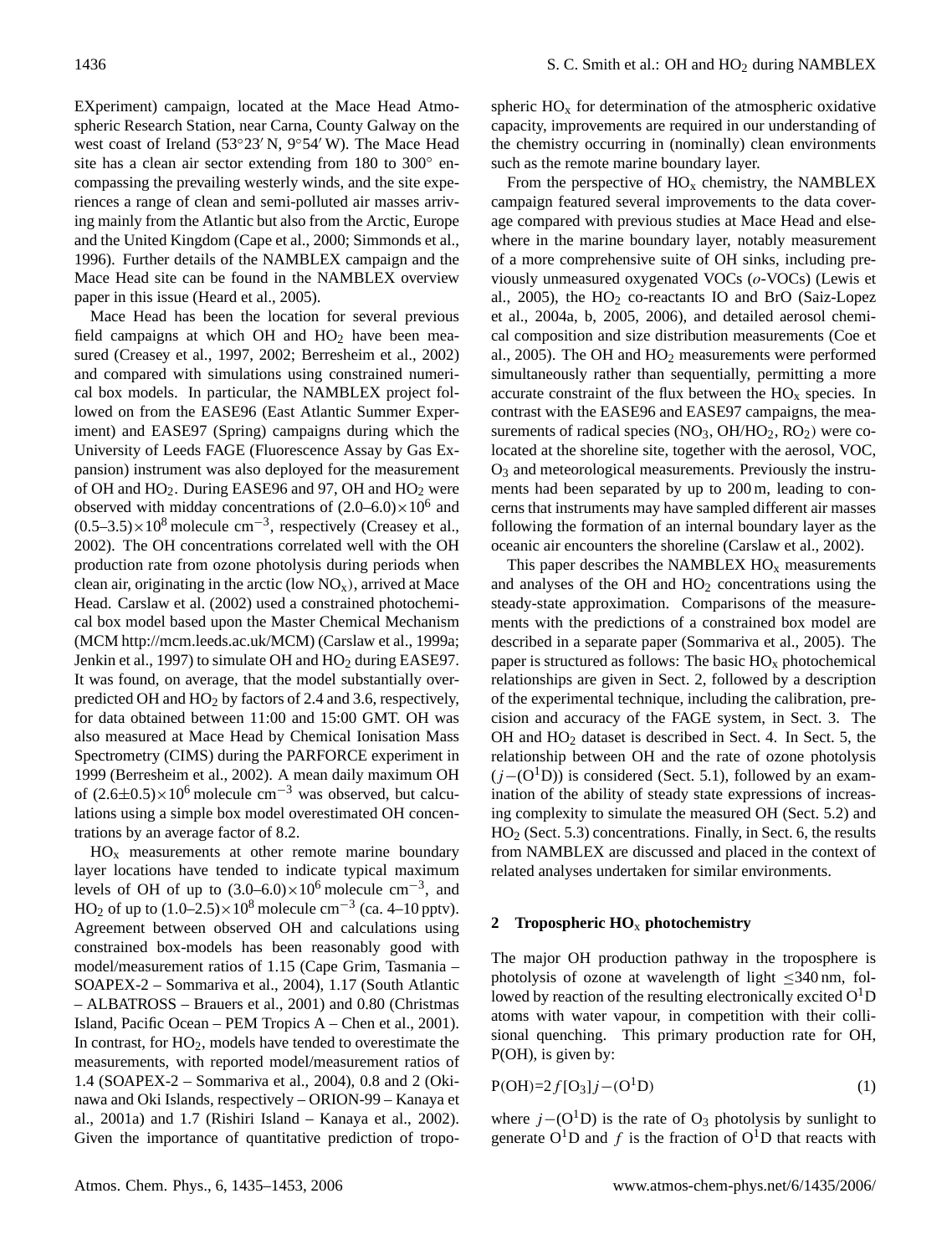water vapour to produce OH, rather than undergoing collisional quenching with  $N_2$ ,  $O_2$  or  $H_2O$  to form  $O^3P$ :

$$
f = \frac{k_{\text{O}^1\text{D} + \text{H}_2\text{O}}[\text{H}_2\text{O}]}{k_{\text{O}^1\text{D} + \text{H}_2\text{O}}[\text{H}_2\text{O}] + k_{\text{O}^1\text{D} + \text{N}_2}[\text{N}_2] + k_{\text{O}^1\text{D} + \text{O}_2}[\text{O}_2]} \tag{2}
$$

Under normal mid-latitude marine boundary layer conditions  $f$  takes values of around 0.1–0.2 (minor quenching species, such as  $CO<sub>2</sub>$ , are neglected).

The major sinks for OH under clean conditions are CO,  $CH<sub>4</sub>$  and VOCs, resulting in production of  $HO<sub>2</sub>$  and other peroxy radicals  $(RO<sub>2</sub>)$ .  $HO<sub>2</sub>$  is also produced through reaction of OH with  $O_3$  and photolysis of HCHO, and is recycled to OH through reaction with  $O_3$  and NO. HO<sub>x</sub> chain termination occurs via radical recombination reactions  $(HO<sub>2</sub>+HO<sub>2</sub>)$ ,  $HO_2+RO_2$  and  $OH+HO_2$ ) and by the reaction of OH with NO2, the former dominating in clean air, the latter in polluted air. The lifetime of OH is typically less than 1 s and consequently OH rapidly reaches photochemical steady state, given by:

$$
[OH]_{ss} = \frac{\text{rate of production}}{\sum_{i} k_{OH+i}[i]}
$$
 (3)

where each  $i$  represents an OH co-reactant. If  $O_3$  photolysis is the only OH production mechanism, and reaction with CO and CH<sub>4</sub> are the only sinks,  $[OH]_{ss}$  is given by:

$$
[OH]_{ss} = \frac{P(OH)}{k_{OH+CO}[CO] + k_{OH+CH_4}[CH_4]}
$$
(4)

Equation (4) can be extended to incorporate additional OH sources (e.g.,  $HO_2+NO$ ) and sinks (e.g., reaction of OH with  $H_2$ , NO<sub>2</sub> and dimethylsulphide, DMS). Section 5 of this paper assesses how comprehensive a selection of OH precursors and co-reactants is required to satisfactorily simulate measured OH concentrations at Mace Head.

Steady-state calculations of  $HO<sub>2</sub>$  are more complicated than those of OH, as they must take into account both the fast interconversion with OH, and the second order  $HO<sub>2</sub>$  removal processes,  $HO_2+HO_2$  and  $HO_2+RO_2$ . Expressions deriving a relationship between HO<sub>2</sub> and the square root of  $j-(O<sup>1</sup>D)$ have been used previously (e.g., Penkett et al., 1997), but require assumptions regarding the  $HO_2:RO_2$  ratio and neglect certain  $HO<sub>2</sub>$  removal terms. In this work, we have adopted the cubic equation for  $HO<sub>2</sub>$  developed by Carslaw et al. (1999b, 2002):

$$
\beta[\text{HO}_2]^3 + \gamma[\text{HO}_2]^2 + \delta[\text{HO}_2] + \varepsilon = 0 \tag{5}
$$

where  $\beta$ ,  $\gamma$ ,  $\delta$ , and  $\varepsilon$  are derived from a reduced "mini" mechanism of the MCM (25 reactions and 17 species), and contain measured concentrations of long-lived species, together with radiative and kinetic parameters (see Appendix A). The "mini" mechanism was shown to be valid under clean conditions at Mace Head, with  $HO<sub>2</sub>$  concentrations calculated from the solution of expression (5) being within 20% of calculations carried out using the full, near-explicit MCM, containing ca. 1500 reactions (Carslaw et al., 1999b, 2002).

# **3 Experimental**

 $OH$  and  $HO<sub>2</sub>$  radicals were measured using laser-induced fluorescence (LIF), via the FAGE (Fluorescence Assay by Gas Expansion) technique (Hard et al., 1984; Heard and Pilling, 2003). The instrument used was an improvement of that deployed in previous campaigns (e.g., Creasey et al., 2003), with several significant modifications (described below), notably the use of two detection channels enabling simultaneous (rather than sequential) measurement of OH and  $HO<sub>2</sub>$ , implementation of an all solid state laser system, and use of a fibre-optic system for delivery of the UV radiation to the fluorescence cells. The instrument was housed in an airconditioned 20 foot shipping container, fitted out as a mobile laboratory. The laser system, fibre launch optics, photon counting electronics, computer and pumping system were located inside the container whereas the fluorescence cells, detectors and gating electronics were housed in a weatherproof box on the container roof.

The FAGE system was located at the "shoreline" measurement site at Mace Head, approximately 50 m horizontally and 10 m vertically (inlet height) from the high-water mark. A plan of the Mace Head site is shown in the NAMBLEX overview paper in this issue (Heard et al., 2005), indicating the relative positions of the various instruments. The fetch from the shoreline was unobstructed by buildings or other instruments. The container was mounted on a flatbed trailer, giving a sampling height ca. 5 m above ground level. A schematic diagram of the overall layout of the instrument is shown in Fig. 1.

# 3.1 Instrumental details

The FAGE technique uses 308 nm on-resonance laserinduced fluorescence to detect OH radicals, employing a low-pressure gas expansion to extend the fluorescence lifetime and permit temporal discrimination between scattered laser light and OH fluorescence. The gas expansion also ensures rapid refreshing of the gas in the fluorescence region, enabling use of a high pulse repetition frequency, low pulse energy excitation laser which minimises any photolytically induced interferences while giving the sensitivity necessary to detect OH at ambient levels. In the Leeds system, ambient air is expanded into two low-pressure fluorescence cells, one of which is used for OH detection, and the other (through addition of NO, and hence conversion of ambient  $HO<sub>2</sub>$  to  $OH$ ) for the detection of HO2.

During NAMBLEX, a novel all solid-state, Nd:YAG pumped Ti:Sapphire laser was used to generate 308 nm radiation used for OH excitation, in place of the copper vapour pumped dye laser used previously. A full description of the laser system is given in Bloss et al. (2003); illustrative details will be given here. The pump laser is a diodepumped, intra cavity doubled, Q-switched, Nd:YAG laser (Photonics Industries DS 20-532), which produces ∼10 W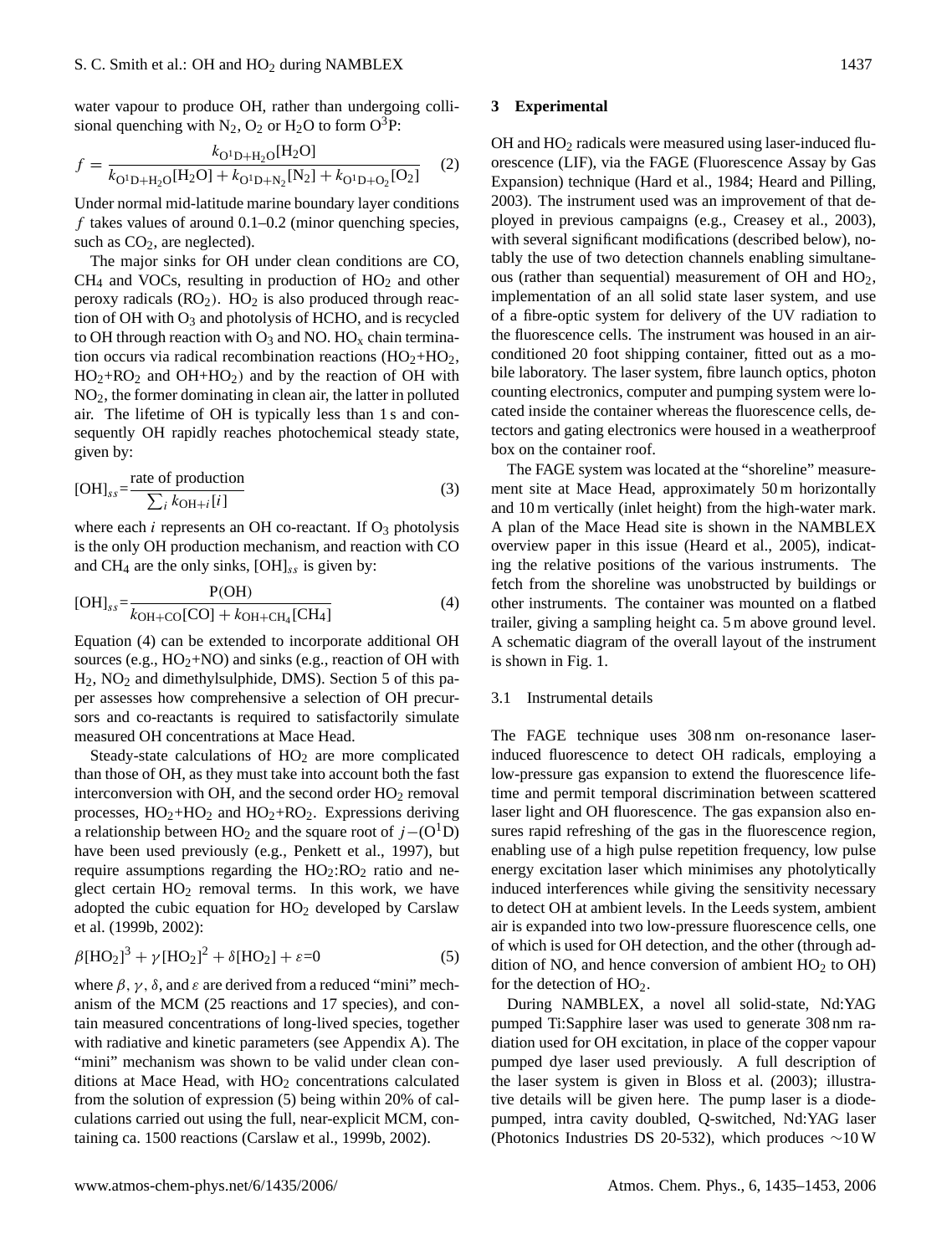

**Fig. 1.** A schematic of the FAGE instrument as deployed during the NAMBLEX campaign.

of 532 nm radiation at a repetition frequency of 5 kHz. The 532 nm radiation is used to pump a water cooled Ti:Sapphire crystal, producing broadband near IR radiation in the range 690–1000 nm. The Ti:Sapphire oscillator wavelength of approximately 924 nm is selected using a diffraction grating, with computer control of the grating angle. The fundamental wavelength from the Ti:Sapphire is then passed through two non-linear harmonic generation stages consisting of two cerium lithium borate crystals, producing 462 nm and 308 nm radiation by second and third harmonic generation, respectively. The beam profile produced by the laser cavity design contains a number of longitudinal modes such that following harmonic generation, a spectral linewidth of  $\sim$ 0.065 cm<sup>-1</sup> is produced, thus providing efficient overlap with the Doppler broadened OH spectral profile at 308 nm under the low pressure conditions of the FAGE instrument (approximately  $0.08 \text{ cm}^{-1}$ ). The Q<sub>1</sub>(2) branch of the OH  $A^2\Sigma^+$  (v'=0) –  $X^2\Pi_i$  (v''=0) transition was excited at 307.999 nm. Approximate (±0.002 nm) wavelength tuning is provided by splitting a small fraction of the second harmonic radiation into a wavemeter. Precise tuning to the peak of the spectral line of OH is then achieved by use of a reference fluorescence cell containing a high [OH] (produced by a microwave discharge of water vapour in ambient air at 5 Torr). Upon exiting the laser, the UV radiation is passed through a series of dielectric beamsplitters and split into three fractions of 5%, 25% and 70% power. The 5% fraction of the radiation is directed into the reference cell for wavelength calibration. The 70% and 25% fractions are focussed into fibre optic cables (length=5 m) for transmission of the light into the OH and HO<sup>2</sup> measurement cells, respectively, positioned on the roof of the container. Upon exiting the fibres, the light is collimated using a plano-convex lens, and passed through the detection cells via baffled side arms, providing a 10 mm diameter laser beam in the excitation region. The total light transmission through the fibre optic system from the beamsplitter to the centre of the detection cell was ∼60%. After traversing each cell, the laser beam exits via a second baffled side-arm and is directed onto a UV sensitive photodiode, enabling the laser power in each cell to be monitored continuously for subsequent normalisation of the OH LIF signal for any fluctuations in laser power. Typically, the laser power entering the OH and  $HO<sub>2</sub>$  detection chambers was ∼20 mW and ∼5 mW, respectively.

The detection cells comprised 220 mm internal diameter cylindrical chambers, with internal surfaces sand blasted to minimise reflections. Each cell pressure was monitored by a capacitance manometer, and was independently adjustable through butterfly valves located at the cell exit prior to the roots/rotary pumping system. The nozzle arrangement differed for OH and  $HO<sub>2</sub>$  to maximise OH sensitivity and  $HO<sub>2</sub>$ conversion efficiency, respectively. For the OH cell, ambient air was expanded through a 0.8 mm flat nozzle, with a flow rate of ca. 4.8 slm, into the fluorescence chamber held at a pressure of 0.9 Torr. The gas expansion intersected the laser and detection axes approximately 90 mm below the nozzle. The  $HO<sub>2</sub>$  cell had a reduced nozzle diameter of 0.6 mm (total flow rate into the cell was ca. 3.6 slm), an increased nozzle to laser-axis distance of 400 mm, and featured an NO injection ring positioned concentrically around the gas beam, ∼250 mm below the nozzle. The injection of NO well downstream of the initial gas expansion (containing the supersonic region) resulted in better mixing of the NO with the gas stream, compared with injection directly beneath the nozzle.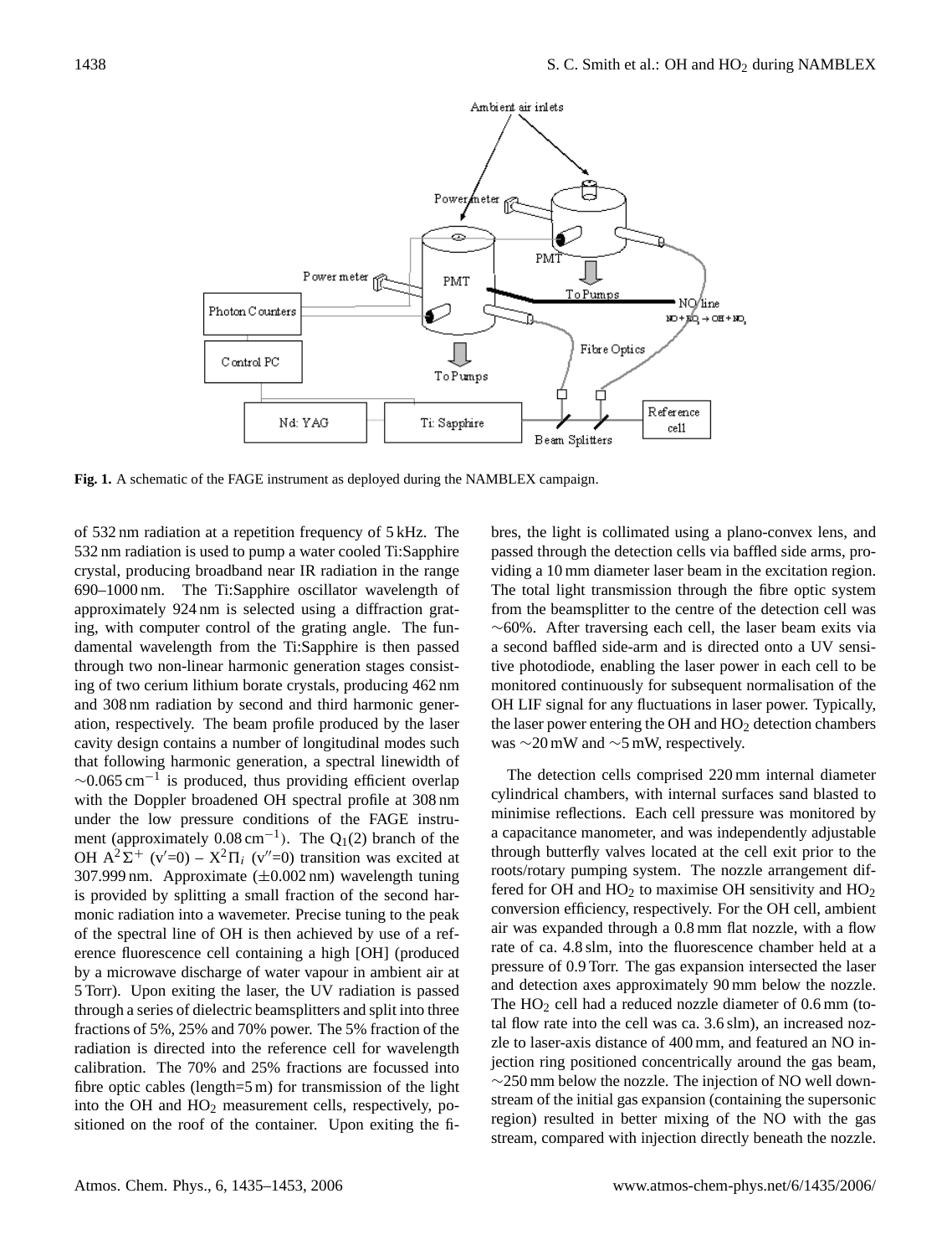NO was injected with a flow of 140 sccm into the beam, resulting in conversion of approximately 75% of the ambient  $HO<sub>2</sub>$  to OH. The OH and  $HO<sub>2</sub>$  cell inlets were separated horizontally by approximately 70 cm. The LIF signal from the  $HO<sub>2</sub>$  channel arises from OH converted from ambient  $HO<sub>2</sub>$ plus ambient OH.

The fluorescence collection axes, perpendicular to the laser beam, comprise collimating lenses, a narrow bandwidth interference filter (transmission >50% at 308 nm, FWHM=8.0 nm) and focussing lenses to direct the 308 nm radiation onto the 8 mm diameter photocathode of a channeltron photomultiplier (CPM). The solid angle of fluorescence collected was approximately doubled using a spherical mirror mounted opposite the collection optics. The CPM was switched off  $\sim$ 2 µs before the laser pulse using a gating system developed at Leeds (Creasey et al., 1998) to provide a +100 V potential difference on the cathode relative to the channeltron body. The CPM is held in this low gain state until ∼100 ns after the peak of the laser pulse. The CPM is then switched back to the high gain state in order to collect the OH fluorescence signal. The CPM signal is amplified and recorded using photon counting techniques, during a 500 ns wide integration window, commencing 100 ns after the peak of the laser pulse. A second integration window, delayed 50  $\mu$ s after the laser pulse with a width of 5  $\mu$ s, was used to measure the signal from solar scattered light entering the chamber through the nozzle, for subsequent subtraction.

The computer controlled data acquisition sequence in the OH cell is as follows: (1) The centre of the  $Q_1(2)$  line is located by scanning the laser wavelength across a 0.005 nm region encompassing the peak of the line whilst recording the reference cell signal, and then adjusting the wavelength to the line peak (such that the reference cell signal reached at least 90% of its maximum). (2) The wavelength is then kept constant for a period of 200 s (consisting of 10 points, where 1 data point is acquired every 20 s), during which the sum of laser scatter and OH fluorescence signal (with the contribution from solar scatter subtracted) is recorded. (3) The wavelength is then stepped down by 0.005 nm, so that the laser is no longer on-resonance with the OH spectral line, allowing the signal solely due to laser scattered light to be collected for subsequent subtraction. This background signal is collected for 100 s (5 points of 20 s averaging). (4) The OH fluorescence signal is then normalised to laser power using the signal from the UV photodiode situated after the exit arm of the cell. For the  $HO<sub>2</sub>$  cell, the data acquisition sequence is the same as for the OH cell, but NO is added to the chamber. The flow of NO is switched off part way through the background points (laser not on resonance with OH) to check for any increased background due to the presence of NO (which was not observed). A small  $(<5\%)$  correction was required as the "HO<sub>2</sub>" cell signal contains a contribution due to ambient OH; this was subtracted using the OH concentration determined in the other cell, adjusted for the relative OH sensitivities between the cells.

# 3.2 Calibration

[OH] sampled at the nozzle is directly related to the observed signal,  $S$ , by a calibration constant,  $C_{OH}$ , and the laser power,  $P$ :

$$
S = C_{\text{OH}} P[\text{OH}] \tag{6}
$$

 $C<sub>OH</sub>$  cannot be calculated accurately as it depends on parameters that are hard to measure such as the optical collection and sampling efficiency.  $C_{OH}$  was therefore determined empirically using the  $H_2O$  photolysis/ $O_3$  actinometry method (Schultz et al., 1995). Briefly, synthetic air with a known concentration of  $H_2O$  (determined by an infra-red absorption spectrometer with a precision and accuracy of 0.02% v/v, and a response time of 5 s), was flowed at 12 slm through a quartz flow tube (0.6 m long, 22 mm internal diameter) held vertically above the inlet nozzle. The air was exposed to 184.9 nm radiation from a mercury pen-ray lamp with an axial irradiation zone of length 23 mm. The centre of the irradiation zone is 64 mm above the inlet nozzle, with a transit time to the nozzle of ca. 0.1 s. Photolysis of water vapour at 184.9 nm leads to the production of OH radicals and H atoms.  $HO<sub>2</sub>$  radicals are rapidly formed by the reaction of H atoms with ambient  $O_2$ . The OH and  $HO_2$  production was quantified relative to the concomitant formation of  $O_3$  following the photolysis of  $O_2$ :

$$
H_2O + hv \to OH + H \tag{R1}
$$

$$
H + O_2 + M \rightarrow HO_2 + M \tag{R2}
$$

$$
O_2 + hv \to 2O \tag{R3}
$$

$$
2(O + O2 + M \rightarrow O3 + M)
$$
 (R4)

Approximately 4.8 slm of the calibration gas was sampled through the inlet nozzle  $(3.6 \text{ s} \text{lm} \text{ in the case of the HO}_2 \text{ cell})$ , with the remaining gas forming an excess flow, in which  $O<sub>3</sub>$ was measured using a UV photometric detector (precision and accuracy of  $\pm 0.6$  ppbv and detection limit of 0.4 ppb for 1 min averaging), enabling [OH] and  $[HO<sub>2</sub>]$  to be calculated through knowledge of the relevant quantum yields and cross sections:

$$
[OH] = [HO2] = \frac{[O3][H2O]\sigma184.9 nm(H2O)\phiHOx}{[O2]\sigma184.9 nm(O2)\phiO3}}
$$
(7)

where  $\phi_{OH} = \phi_{HO_2} = 1$  and  $\phi_{O_3} = 2$  are the quantum yields for production of OH,  $HO_2$  and  $O_3$ , respectively. The ozone concentration used to calculate the OH level at the inlet nozzle, via Eq. (7), was corrected by a profile factor, which accounts for the variation in axial velocity across the laminar flow in the calibration tube, defined as  $[O<sub>3</sub>]_{excess}/[O<sub>3</sub>]_{centre}$ , which was determined experimentally to be 1.94±0.07. Several studies have shown that the effective absorption cross section of  $O_2$  at 185 nm depends on the individual photolysis lamp used (and its operating conditions) and the  $O<sub>2</sub>$  column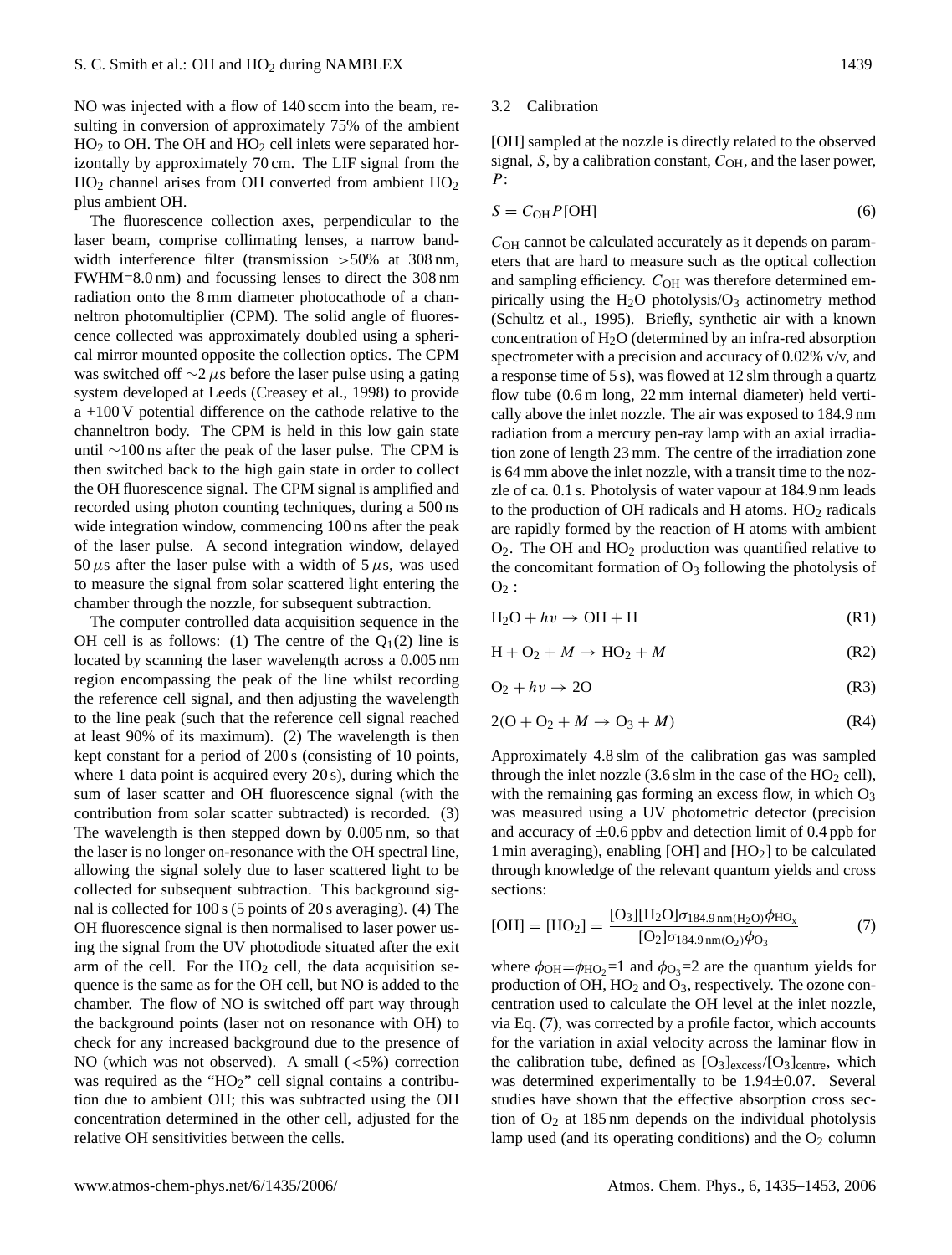through which the radiation propagates (Cantrell et al., 1997; Creasey et al., 2000; Hofzumahaus et al., 1997) and as a result  $\sigma_{184.9 \text{ nm(O}_2)}$  was measured for the actual lamp and operating conditions used in the field calibrations.

 $OH$  and  $HO<sub>2</sub>$  calibrations were carried out daily during the NAMBLEX campaign. The calibration constants for both the OH and  $HO<sub>2</sub>$  cells were insensitive to changes in water vapour under the (moist) conditions typically experienced at Mace Head  $(H<sub>2</sub>O=0.5-2.2\%$  v/v). As a result, the daily calibrations were carried out using a H<sub>2</sub>O mixing ratio of ca. 0.7% and O<sub>3</sub>∼2.5 ppbv, resulting in [OH] and  $[HO_2]$  levels of the order of  $10^9$  molecule cm−<sup>3</sup> . In separate tests, multipoint calibrations, involving attenuation and measurement of the relative 184.9 nm flux, and carried out at constant  $[H<sub>2</sub>O]$ , have demonstrated that the instrument has a linear response to [OH] and [HO<sub>2</sub>] in the range  $10^7$ – $10^9$  molecule cm<sup>-3</sup>, and thus the daily calibration was applicable to atmospheric levels of [OH] and [HO2]. During NAMBLEX, the mean OH calibration constant  $C_{OH}$  was  $(1.76\pm0.38)\times10^{-7}$  cts molecule<sup>-1</sup> cm<sup>3</sup> s<sup>-1</sup> mW<sup>-1</sup>. The analogous HO<sub>2</sub> calibration constant  $C_{\text{HO}_2}$  was  $(3.28 \pm 1.21) \times 10^{-8}$  cts molecule<sup>-1</sup>  $\text{cm}^3 \text{ s}^{-1} \text{ mW}^{-1}$  (where the mean  $C_{\text{OH}}$  for the HO<sub>2</sub> cell was  $(4.30\pm0.84)\times10^{-8}$  cts molecule<sup>-1</sup> cm<sup>3</sup> s<sup>-1</sup> mW<sup>-1</sup>). The difference arises as a consequence of the incomplete conversion of  $HO<sub>2</sub>$  to OH, and the differences in expansion jet geometry between the cells.  $C_{HO_2}$  was determined either by converting the OH in the calibration flow-tube to  $HO<sub>2</sub>$  via the addition of CO, or by measuring the additional OH LIF signal when NO was added to the  $HO<sub>2</sub>$  cell, giving very similar results.

Assuming Poisson statistics, the lower detection limit for OH is given by (Stevens et al., 1994; Holland et al., 1995):

[OH]<sub>min</sub> = 
$$
\frac{S/N}{CP} \sqrt{\left(\frac{1}{m} + \frac{1}{n}\right)} \sigma_b
$$
 (8)

$$
\sigma_b = \sqrt{\frac{1}{t} \left( S_{lb} + S_{sb} + S_{db} \right)} \tag{9}
$$

where  $S/N$  is the signal-to-noise ratio, P (mW) is the laser power, *m* is the number of data points of OH signal, *n* is the number of background data points,  $t$  (s) is the averaging time for each data point, and  $S_{lb}$ ,  $S_{sb}$ ,  $S_{db}$  (cts s<sup>-1</sup>) are the background signals due to laser scatter, solar scatter and the PMT dark count, respectively. The detection limit was calculated for each day on which measurements were made using Eqs. (7) and (8) with  $S/N=1$ ,  $t=20$  s,  $S_{db}=0$ ,  $m=10$ ,  $n=5$ , actual  $S<sub>lb</sub>$  and  $S<sub>sb</sub>$  from around solar noon, and  $C<sub>OH</sub>$ from the most recent calibration. These daily detection limits were then averaged to give the mean daytime detection limit for [OH] of  $(1.91\pm0.64)\times10^5$  molecule cm<sup>-3</sup> over a 300 s data collection period. At night, the detection limit improved as  $S_{sb}=0$  and so the mean night-time detection limit for [OH] was found to be  $(6.09 \pm 2.75) \times 10^4$  molecule cm<sup>-3</sup>.

The corresponding mean values for  $[HO_2]$  were found to be  $(2.94\pm1.05)\times10^6$  molecule cm<sup>-3</sup> (0.11 pptv) during the day and  $(1.02 \pm 0.39) \times 10^6$  molecule cm<sup>-3</sup>  $(0.04$  pptv) at night. The accuracy in the reported measurements is determined by the calibration factors and is 22% and 25%, respectively, ( $1\sigma$ ) for OH and HO<sub>2</sub>. The precision of the instrument (quoted as a percentage) depends upon the signal magnitude (i.e. upon the concentration measured), and is determined by fluctuations in the background signal (solar and laserinduced). The standard deviation of the background signal was 2.6 counts s<sup>-1</sup>, and hence for [OH]=3×10<sup>6</sup> molecule cm−<sup>3</sup> , the precision is 20%, giving a total uncertainty in quadrature of 30%. For  $[HO_2]=1\times10^8$  molecule cm<sup>-3</sup> (4 pptv), the corresponding  $1\sigma$  uncertainty is 28%.

## **4 Results**

## 4.1 Overview of the  $HO_x$  data set

During the NAMBLEX campaign OH measurements were made on 24 days between 25 July and 1 September 2002, whilst due to technical difficulties  $HO<sub>2</sub>$  was only measured on 17 days, between 31 July and 1 September. Figure 2 shows the time series of  $OH$  and  $HO<sub>2</sub>$  for the entire campaign. Each measurement is an average of 10 adjacent 20 s data points within a 5 min data collection cycle (taking into account the background period of 5 adjacent 20 s data points). The corresponding values of  $j-(O<sup>1</sup>D)$  averaged over 5 min are also shown. OH has a clearly defined diurnal profile with absolute daytime maxima around local solar noon (12:45 GMT at Mace Head) varying between (3– 8)×10<sup>6</sup> molecule cm<sup>-3</sup>. Figure 3a shows the average diurnal profile of OH over the entire measurement period. The 24 h mean OH concentration (derived from hourly means) was found to be  $9.1 \times 10^5$  molecule cm<sup>-3</sup>. A diurnal pattern is again exhibited for  $HO<sub>2</sub>$ , although on some days it is less pronounced (for example, Fig. 2, 21 August). Daytime maxima varied between  $0.9-2.1 \times 10^8$  molecule cm<sup>-3</sup> (~3.5– 8.2 pptv). Data taken on the night of 31 August–1 September (Fig. 2) provides significant evidence to support the presence of night-time  $HO<sub>2</sub>$  radicals, with observed concentrations of  $(2-3) \times 10^7$  molecule cm<sup>-3</sup>  $(0.8-1.2$  pptv) (c.f. mean HO<sub>2</sub> night-time detection limit of  $1.8 \times 10^6$  molecule cm<sup>-3</sup> (0.04 pptv)) as observed previously at Mace Head (Creasey et al., 2002; Salisbury et al., 2001). Figure 3b shows the average diurnal profile of  $HO<sub>2</sub>$ . The 24 h mean  $HO<sub>2</sub>$  concentration was found to be  $4.2 \times 10^7$  molecule cm<sup>-3</sup> (1.7 pptv). Both the OH and  $HO<sub>2</sub> 24 h$  mean concentrations include relatively few night-time observations, however their abundance is expected to be dominated by daytime values. Analysis of the dependence of the ratio of  $[HO<sub>2</sub>]/[OH]$  on NO was carried out using three NO bins of 0–10, 10–30 and 30–500 pptv for which the ratio  $[HO_2]/[OH]$  was found to be 119, 73 and 53, respectively. This behaviour is quantitatively similar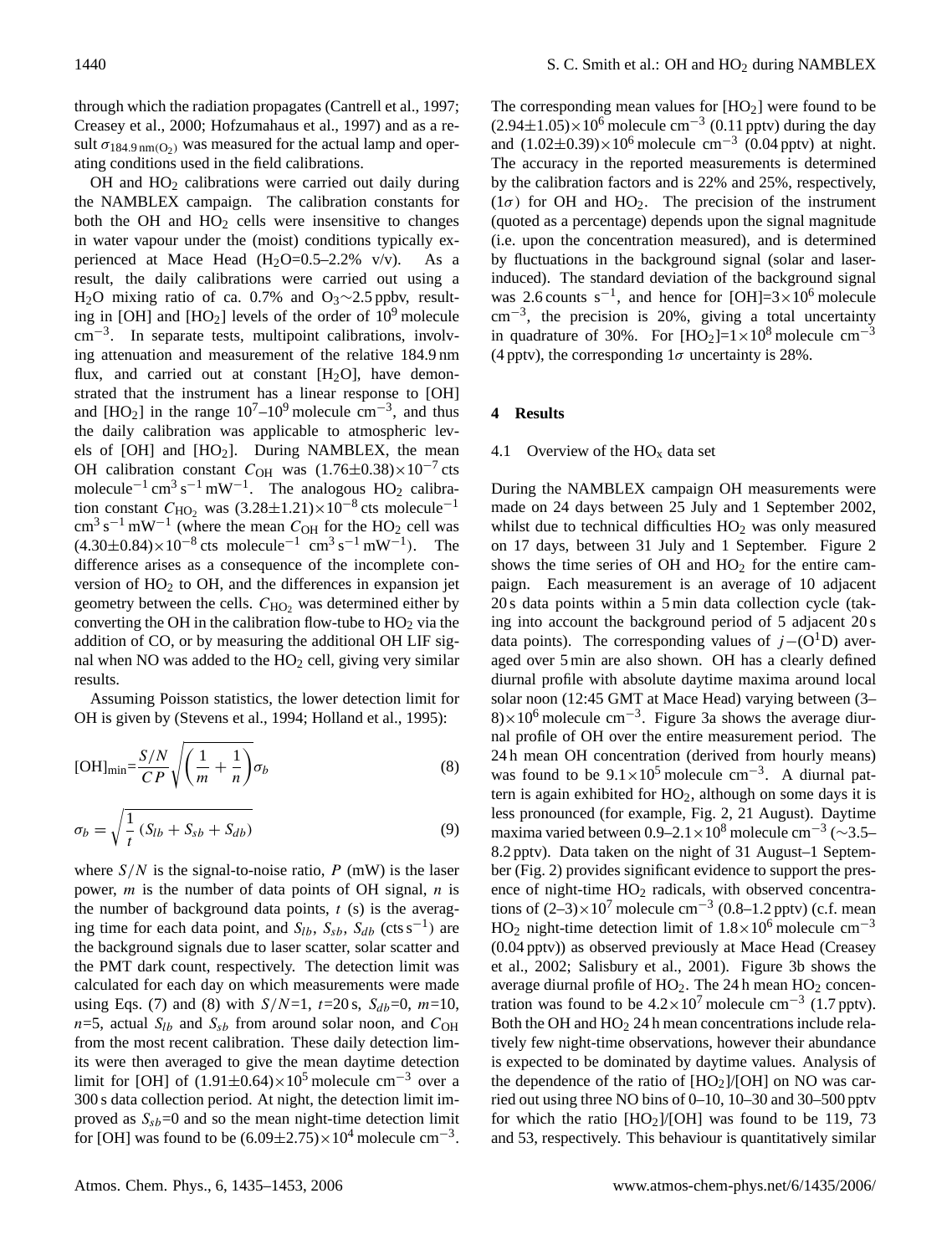

**Fig. 2.** Time-series of OH (blue) and HO<sub>2</sub> (red) concentrations during NAMBLEX. Each point represents a 5 min collection period comprising 10 adjacent 20 s online data points with a consecutive background period consisting of 5 adjacent 20 s data points. 5 min averaged  $j-(O<sup>1</sup>D)$  (black) as measured by a spectral radiometer, are also shown.

to that seen during the EASE97 field campaign which took place at Mace Head when the  $[HO<sub>2</sub>]/[OH]$  ratio was seen to reduce from 80 to 34 as the average NO level increased from 42 to 279 pptv (Creasey et al., 2002). The data from the campaigns clearly illustrates how the ratio  $[HO<sub>2</sub>]/[OH]$  falls as NO increases due to the increased rate of recycling of  $HO<sub>2</sub>$ to OH.

# **5 Data analysis and interpretation**

# 5.1 *j*−( $O^1D$ ) dependence of OH

The dependence of OH upon the rate of production of electronically excited oxygen atoms,  $j-(O<sup>1</sup>D)$ , depends upon the chemistry dominating OH production. In the absence of  $NO<sub>x</sub>$ , primary production via  $O<sub>3</sub>$  photolysis and the subsequent  $O<sup>1</sup>D+H<sub>2</sub>O$  reaction is expected to dominate, and OH should show an approximately linear relationship with  $j-(O<sup>1</sup>D)$ , with some deviation due to HO<sub>2</sub>+O<sub>3</sub>. At higher NO levels, the  $HO<sub>2</sub>+NO$  reaction and HONO photolysis are of increasing importance as sources of OH and the relationship between OH and  $j-(O<sup>1</sup>D)$  becomes more complex.

In their analysis of OH data acquired at a rural site in Germany, Ehhalt and Rohrer (2000) have shown that for a particular NO<sub>x</sub> level the dependence of OH upon  $j-(O<sup>1</sup>D)$ can be better described by an expression of the form OH= $a \times j$  –(O<sup>1</sup>D)<sup>b</sup>, where the non-unity exponential parameter *b* incorporates the influences of for example,  $j-(NO<sub>2</sub>)$ and  $j-(HONO)$  upon OH production, via HO<sub>2</sub>+NO and HONO photolysis, respectively. This analysis was subsequently applied by Berresheim et al. (2003) to OH data acquired during the MINOS campaign on the North Eastern coast of Crete in 2001, where  $a=1.39-2.2$  and  $b=0.68$ , was found to describe their data well.

At Mace Head, radical production from  $NO<sub>3</sub>$  initiated hydrocarbon oxidation and alkene ozonolysis has been observed previously (Salisbury et al., 2001), consequently we have examined the use of a modification to the expression used by Berresheim et al. (2003) to include an intercept, which can account for non-photolytic OH production: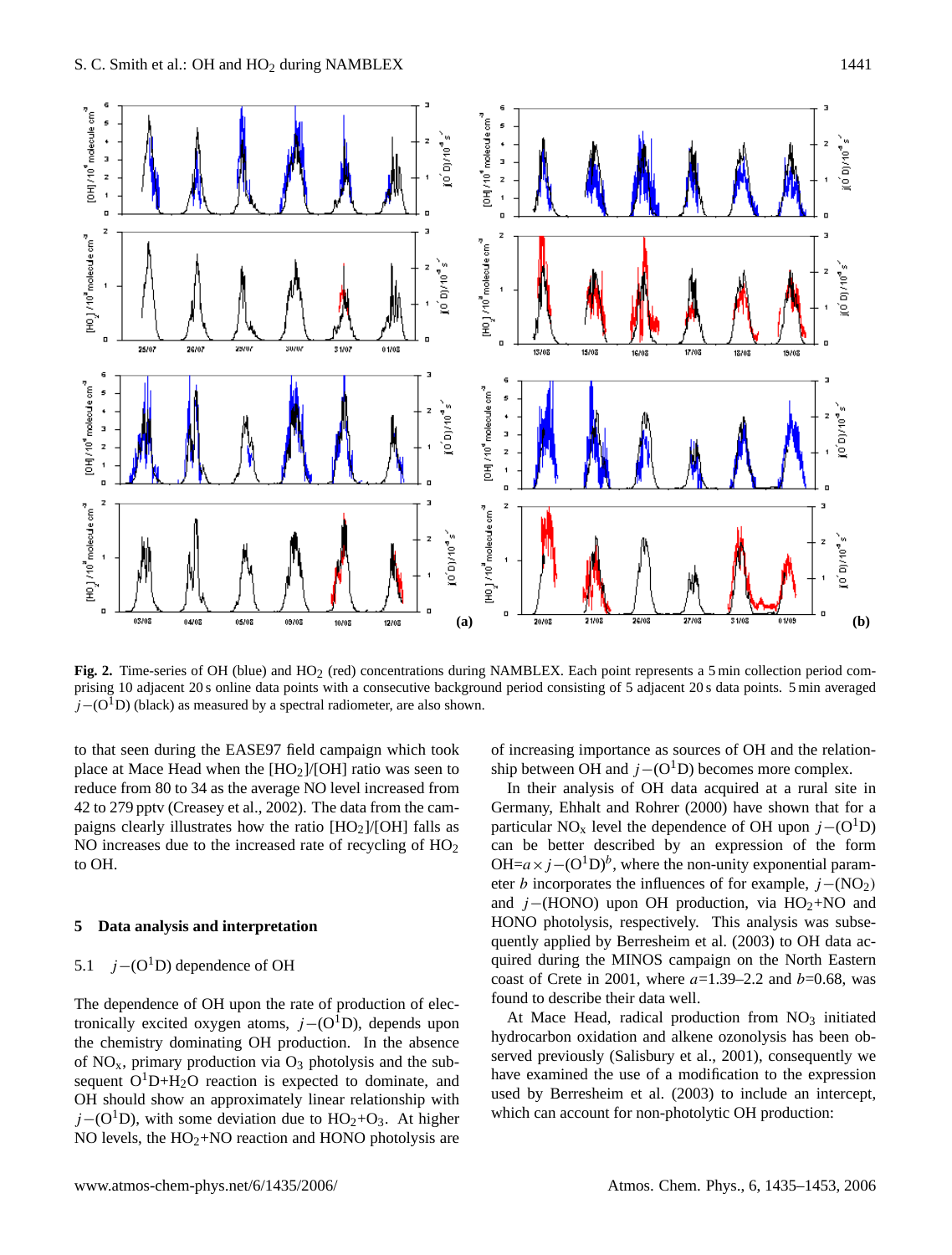

**Fig. 3. (a)** Diurnal profile of all OH data (200 s averages) for the campaign (light blue circles), together with a 40 point running mean of the OH data, (dark blue lines) and a campaign averaged  $j-(O<sup>1</sup>D)$ (grey line). **(b)** Diurnal profile of all HO<sub>2</sub> data (200 s averages) for the campaign (pink diamonds), together with a 40 point running mean (red line) and a campaign averaged  $j-(O<sup>1</sup>D)$  (grey line).

[OH]/10<sup>6</sup> molecule cm<sup>-3</sup>=
$$
a \times (j-(O1D)/10-5 s-1)b + c
$$
 (10)

Inclusion of the intercept should allow a better description of the data during twilight and overnight; also determination of the parameters  $a, b$  and  $c$  from predominantly daytime OH and  $j-(O<sup>1</sup>D)$  data could constrain the levels of OH anticipated overnight, if the nighttime production mechanisms continue during daylight hours – as expected for alkene ozonolysis but not  $NO<sub>3</sub>$ . The coefficients in Eq. (10) were optimised by least-squares fitting to the observed OH concentrations and  $j-(O<sup>1</sup>D)$  values, the latter measured by a 2- $\pi$  spectral radiometer (see Heard et al., 2005, this issue, for further details). Fits were performed for a linear form of Eq. (10)  $(b=1, c=0)$  (1), a simple power function  $(c=0)$  (2), or a power function with an intercept (3), as shown in Table 1. The experimental scatter plot of [OH] versus  $j-(O<sup>1</sup>D)$  and associated fits with Eq. (10) are shown in Fig. 4. While the improvement in correlation coefficient  $(r^2)$  between the successive fits is modest (partly reflecting the high scatter of the data when all plotted together), visual inspection of the scatter plot shows that fits (2) and (3) clearly better describe the data than the simple linear fit (1).



**Fig. 4.** Measured OH data from the NAMBLEX campaign plotted against  $j-(O<sup>1</sup>D)$  (measured by a spectral radiometer), together with fits to three versions of Eq.  $(10)$ :  $(1)$  Linear (red line),  $(2)$ Power (green line) and (3) Power with intercept (blue line). See text for details.

**Table 1.** Fitting Eq. (10) to OH/ $j$  – (O<sup>1</sup>D) data for the entire campaign, uncertainties are  $\pm 1\sigma$ .

| Fit               | a               |                 | c               | $r^2$ |
|-------------------|-----------------|-----------------|-----------------|-------|
| 1 Linear          | $1.67 \pm 0.02$ | 1 (fixed)       | $0$ (fixed)     | 0.404 |
| 2 Power           | $1.98 + 0.02$   | $0.59 \pm 0.02$ | $0$ (fixed)     | 0.470 |
| 3 Power/Intercept | $1.47 \pm 0.08$ | $0.84 \pm 0.05$ | $0.44 \pm 0.06$ | 0.476 |

The dependence of OH upon  $j-(O<sup>1</sup>D)$  is itself dependent upon  $NO<sub>x</sub>$ , as noted by Ehhalt and Rohrer (2000). During NAMBLEX, the envelope of  $NO<sub>x</sub>$  (ca. 5–2000 pptv) encompassed the range from "clean" to "polluted" conditions, such that single values for  $a$ ,  $b$  and  $c$  are not necessarily applicable to the entire dataset. We have therefore repeated the fitting analysis, with the data in three NO bins, covering 0–10, 10– 30 and 30–500 pptv (the latter bin approximately equivalent to the conditions during MINOS). The resulting optimised parameters are given in Table 2.

In all cases addition of the power-dependence upon  $j-(O<sup>1</sup>D)$  results in a better fit than the simple linear expression, with the improvement most marked in the 30–500 ppt NO bin, which corresponds to "intermediate"  $NO<sub>x</sub>$  conditions, with recycling of  $HO<sub>2</sub>$  to OH mediated by the  $HO<sub>2</sub>+NO$  reaction, and deviation from a simple  $OH/j-(O<sup>1</sup>D)$  correlation is expected. In general the exponent  $b$  is less than 1, corresponding to a "concave" fit to the data, and reflecting the fact that OH rises more rapidly than  $j-(O<sup>1</sup>D)$  (on average) at low  $j-(O<sup>1</sup>D)$ , possibly due to contributions to  $HO_x$  from photolysis of reservoir species such as HONO and/or HCHO, which will have relatively higher photolysis rates at high solar zenith angles (SZA) than for ozone.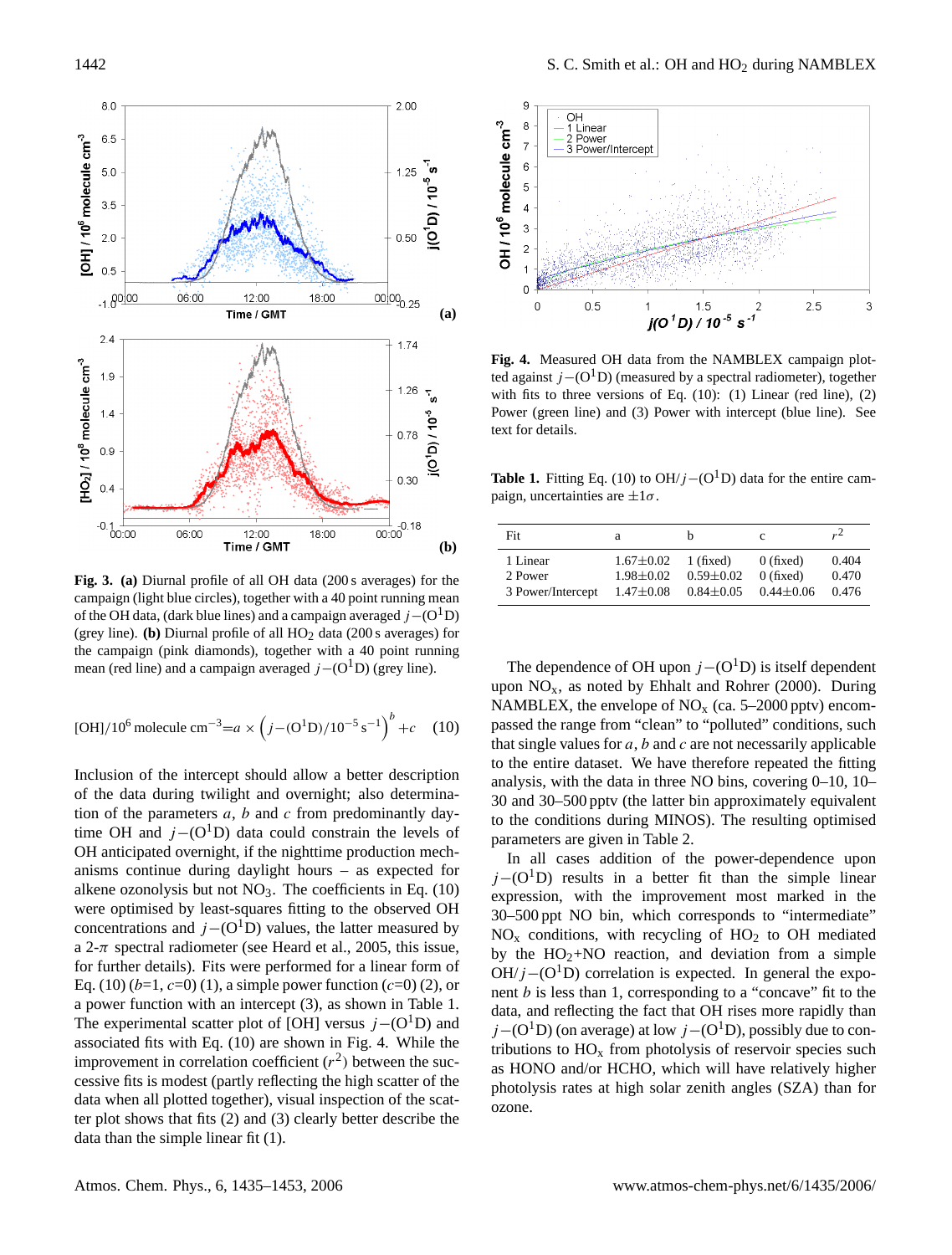In comparison with the results of Berresheim et al. (2003) during the MINOS campaign (a marine environment on Crete), we find the value of  $b$  to be lower for the 30–500 pptv NO bin which is most comparable to the MINOS conditions (during which  $NO<sub>2</sub>$  ranged from 60–1040 pptv): NAM-BLEX,  $b=0.56\pm0.03$ ; MINOS,  $b=0.68\pm0.01$ , but the value of a to be slightly higher (NAMBLEX,  $a=2.29\pm0.04$ ; MI-NOS,  $a=1.39$ , 1.71 and 2.20 for different time periods). The difference in values of  $b$  suggests that non-primary production of OH was more important for Mace Head during NAM-BLEX than for Crete during MINOS (also reflected in the much higher scatter apparent in Fig. 4, compared with the equivalent plot for the MINOS dataset). The parameter  $a$ relates the steady-state OH level to the solar intensity; during NAMBLEX, typical ozone levels were less than MINOS (approximately 30 vs. 60 ppbv) while the conversion of  $O<sup>1</sup>D$ to OH was roughly equivalent, thus observation of a comparable value for a may suggest that the OH reactivity (the rate at which it is removed by sinks) was rather higher in the Mediterranean environment of MINOS than in the North Eastern Atlantic environment of NAMBLEX.

Interestingly, addition of the third, intercept parameter  $c$ results in little or no improvement to the fits, suggesting that non-photolytic radical production was relatively unimportant over this time period at Mace Head. In the case of the low NO bins, 0–10 and 10–30 pptv, addition of this third parameter results in a reverse of the curvature of the fit  $(b>1)$ . It is likely that the intercept c (equivalent to  $5-6\times10^5$  molecule cm<sup>-3</sup>) is higher than the true value of [OH] at night for these conditions, which during NAMBLEX, was measured below  $6.09 \times 10^4$  molecule cm<sup>-3</sup>. Hence the parameter *b* is too high, being a mathematical consequence of the contributions to radical production at low  $j-(O<sup>1</sup>D$  from species which undergo photolysis at longer wavelengths than for  $O<sup>1</sup>D$  production from ozone. This unphysical situation appears to preclude the use of Eq. (10) to estimate nighttime OH levels from predominantly daytime OH data; rather, direct measurement at night is required.

An alternative to the empirical relationship between [OH] and  $j-(O<sup>1</sup>D)$  is to consider the relationship between [OH] and the rate of primary production of OH, P(OH) (defined in Eq. 1) during the campaign. If the formation of OH is dominated by ozone photolysis, and the OH removal rate is constant, reflecting constant chemical composition (usually with low  $NO<sub>x</sub>$  and VOC levels, where OH removal is dominated by reaction with CO and CH4), a linear relationship between OH and P(OH) is expected (Eq. 4). Use of P(OH) rather than simply  $j-(O<sup>1</sup>D)$  incorporates variability in the primary production rate of OH due to changing ozone and water concentrations, and also temperature/pressure. Analysis of [OH] versus P(OH) for 22 days during the NAMBLEX campaign resulted in correlation coefficients  $(r^2)$  ranging from 0.13 (21) August, daily average NO=108.4 pptv) to 0.85 (9 August, daily average NO=18.0 pptv), with an average of 0.57 (campaign average NO=31.8 pptv).

**Table 2.** Results of fitting Eq. (10) to OH/ $j - (O^1D)$  data sorted into NO bins i) NO=0–10 pptv, ii) NO=10–30 pptv, iii) NO=30– 500 pptv.

| Fit               | a               | h               | c              | $r^2$ |
|-------------------|-----------------|-----------------|----------------|-------|
| $\mathbf{i}$      |                 |                 |                |       |
| 1 Linear          | $1.43 \pm 0.03$ | $1$ (fixed)     | $0$ (fixed)    | 0.519 |
| 2 Power           | $1.64 + 0.05$   | $0.71 + 0.05$   | $0$ (fixed)    | 0.593 |
| 3 Power/Intercept | $0.81 \pm 0.09$ | $1.51 + 0.14$   | $0.58 + 0.06$  | 0.576 |
| ii)               |                 |                 |                |       |
| 1 Linear          | $1.68 + 0.02$   | $1$ (fixed)     | $0$ (fixed)    | 0.462 |
| 2 Power           | $1.90 + 0.03$   | $0.68 + 0.03$   | $0$ (fixed)    | 0.496 |
| 3 Power/Intercept | $1.11 \pm 0.09$ | $1.22 + 0.09$   | $0.64 + 0.07$  | 0.515 |
| iii)              |                 |                 |                |       |
| 1 Linear          | $1.89 \pm 0.04$ | $1$ (fixed)     | $0$ (fixed)    | 0.389 |
| 2 Power           | $2.29 + 0.04$   | $0.56 \pm 0.03$ | $0$ (fixed)    | 0.509 |
| 3 Power/Intercept | $2.38 \pm 0.33$ | $0.54 + 0.09$   | $-0.08 + 0.30$ | 0.509 |
|                   |                 |                 |                |       |

#### 5.2 Steady state calculations of [OH]

# 5.2.1 Assuming production from ozone photolysis and loss by reaction with  $CO$  and  $CH<sub>4</sub>$  only

In the simplest case, considering only primary production  $(O_3+h\nu\rightarrow O(^1D)+H_2O)$  and loss through reaction with CO and CH4, OH concentrations are given by Eq. (4), as outlined in Sect. 2. OH observations were compared with steadystate OH concentrations calculated from Eq. (4) for 200 s data averaging periods from 17 days of the campaign, the period limited by the co-availability of OH, CO and CH<sup>4</sup> data (Heard et al., 2005). The number of days on which steady state OH calculations were possible was increased to 21 by inferring  $CO$  and  $CH<sub>4</sub>$  levels from their correlations with acetylene and propane measurements (obtained by GC-FID; Lewis et al., 2005), as a strong correlation was observed between these species throughout the campaign (Heard et al., 2005). The CO/acetylene relationship was determined to be  $(CO/ppbv) = 0.27(C_2H_2/pptv) + 68.88 (r^2 = 0.84)$ , from the period 20 h prior to and 22 h subsequent to the gap in the CO data which ran from 04:28 GMT 17 August to 12:40 GMT 21 August. The same method was applied to calculate CH<sup>4</sup> from propane data for the interval from 04:27 GMT 17 August to 09:09 GMT 19 August, using the relationship  $(CH_4/ppbv) = 0.85(C_3H_8/pptv) + 1754 (r^2=0.58).$ 

Figure 5 compares the observed OH concentrations with the steady-state values calculated via Eq. (4), for two representative 48 h periods of the campaign. Figure 6 shows the hourly average calculated/observed OH ratio for 8 days (10, 15–21 August) which are used to compare [OH] calculations throughout Sect. 5.2 due to the co-availability of data for calculations using Eq. (12) (Sect. 5.2.2). Figure 6 displays a distinct diurnal profile in which OH is under-predicted early in the morning and in the late afternoon/early evening (high SZA) and over-predicted in the middle of the day. An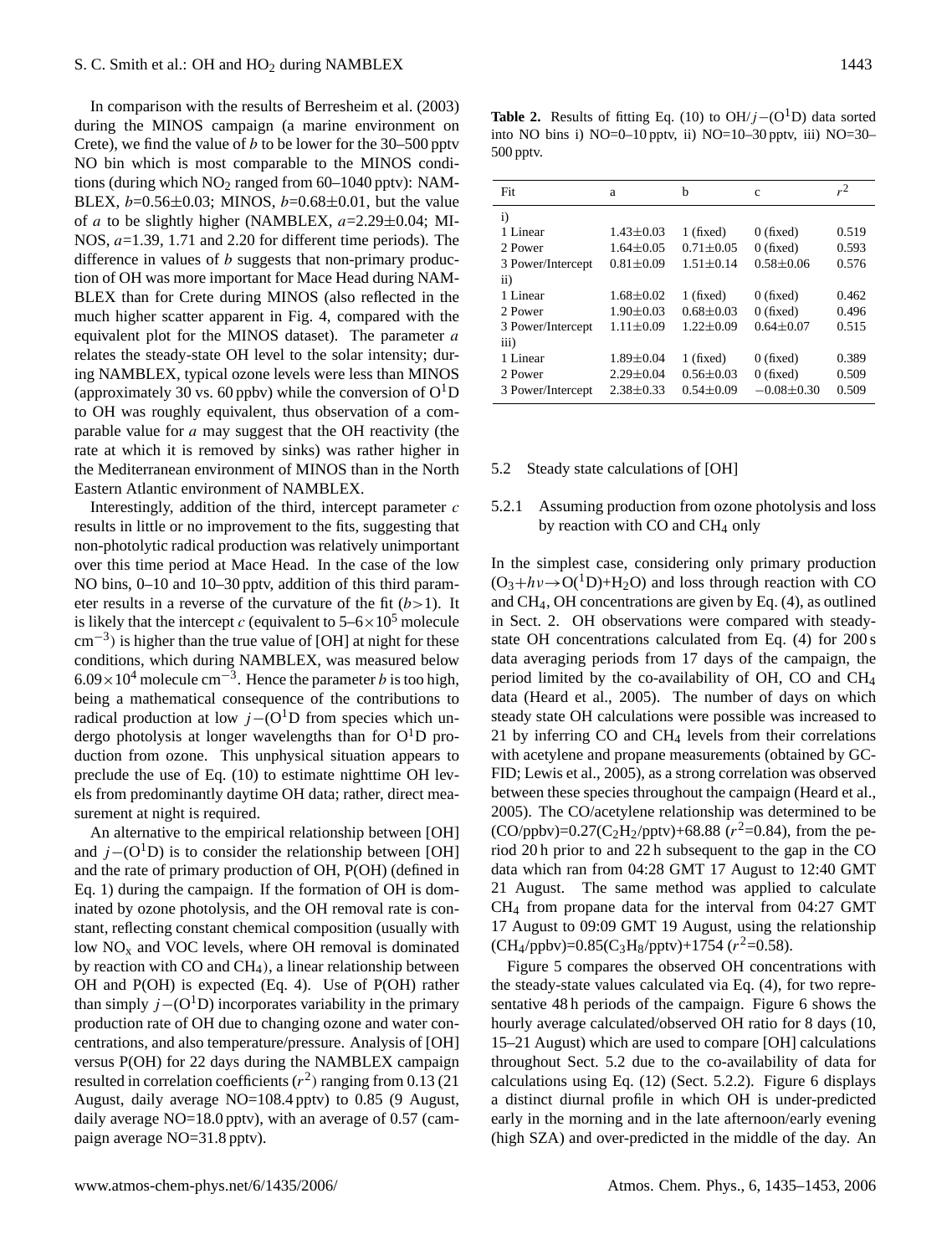

**Fig. 5.** Diurnal profiles of measured OH (blue diamonds), OH calculated using the simple steady state expression Eq. (4), which includes primary production from  $O_3$  photolysis; and loss by reaction of CO and CH4 only (pink line), and OH calculated by a more complex steady state expression (Eq. 11), which also includes  $HO<sub>2</sub>+NO$ and  $HO_2+O_3$  as OH sources, and also OH loss by reaction with o-VOCs (orange line) for representative 2-day periods: **(a)** 16–17 August **(b)** 20–21 August.

example of the early morning/late afternoon under-prediction of OH can be seen on 16 August (shown in Fig. 5a), when the calculated/observed OH ratio is less than 1 at the beginning and end of the diurnal. It is unlikely that over-prediction of OH sinks gives rise to the underprediction at high SZA, as Eq. (4) only includes loss of OH by reaction with CO and CH4. Rather, this behaviour indicates the presence of additional OH sources at these times that are missing in the simple expression, for example recycling of HO<sub>2</sub> through reaction with  $O_3$  and NO, and photolysis of HONO. OH may also be formed through the reaction of  $O_3$  with alkenes, although this is unlikely to be significant under the relatively clean conditions encountered during NAMBLEX (Salisbury et al., 2001). Figure 6 also clearly demonstrates the general trend for the simple steady state Eq. (4) to over-predict [OH] between 09:00 and 17:00 GMT, where the campaign hourly average calculated/measured ratios varied between 1.00 and 1.69. At these times the majority of OH is formed from primary production which is included in Eq. (4), whereas there are OH sinks, in addition to CO and CH4, which are not included in this expression.

5.2.2 Adding other OH sources and sinks to the steady state expression for [OH]

The steady-state prediction of OH levels can be made more realistic through inclusion of additional OH sources and sinks. Equation (4) was extended to include OH production through reaction of  $HO_2$  with NO and with  $O_3$ , and OH loss through reaction with o-VOCs methanol, acetaldehyde and acetone. These species were selected for inclusion on the basis of Rate of Production Analyses (ROPAs) carried out using the MCM (Sommariva et al., 2005) and by simple kinetic calculations using measured hydrocarbons and o-VOCs (Lewis et al., 2005). The ROPAs identified the three main sources of OH, on average, as  $HO_2+NO$  (41%),  $O^1D+H_2O$  (31%) and  $HO_2+O_3$  (24%). Calculation of the mean pseudo-firstorder loss rates for OH due to reactions with various species showed that on average, CO (44%), CH<sub>4</sub> (16%) and  $o$ -VOCs (including only acetaldehyde, methanol and acetone) (17%) were the major sinks during NAMBLEX, with non-methane hydrocarbons being less important (Read et al., 2003; Lewis et al., 2005). The OH steady-state expression was extended to incorporate these species, resulting in Eq. (11), given below:

$$
[OH]_{ss} = \frac{P(OH) + X}{k'}
$$
\n<sup>(11)</sup>

where

 $X = (k_{\text{HO}_2 + \text{O}_3}[\text{O}_3] + k_{\text{HO}_2 + \text{NO}}[\text{NO}])[\text{HO}_2],$ 

and

$$
k'=k_{\text{OH}+\text{CO}}[\text{CO}]+k_{\text{OH}+\text{CH}_4}[\text{CH}_4]+\sum k_{\text{OH}+o}\text{VOCs}[\text{o}\text{VOCs}]
$$

The  $o$ -VOCs included are acetaldehyde, methanol and acetone.

The co-availability of data limited the use of Eq. (11) to 10 days of the campaign, between 10 August and 1 September. Plots of the results of these calculations for the periods 16–17 and 20–21 August are shown in Fig. 5. The hourly averaged calculated/measured [OH] ratios for the 8 comparison days are shown in Fig. 6. Figure 5 shows that inclusion of additional reactions has made little difference to the calculated/measured [OH] ratios on 17 and 20 August, indicating that the additional sources and sinks are small on these days. However, there are notable differences between [OH] calculated using Eqs. (4) and (11) for 16 and 21 August. Considering the campaign averaged calculated/measured [OH] ratio shown in Fig. 6, the additional OH production terms have resulted in better agreement in the early morning and late afternoon/evening; although there still appears to be a source(s) missing at these times. The photolysis of HONO is a candidate, but as HONO was not measured during NAMBLEX, it is difficult to speculate on this.

On 16 August between 10:00 and 14:00 GMT, the average calculated/measured [OH] ratio increases from an average of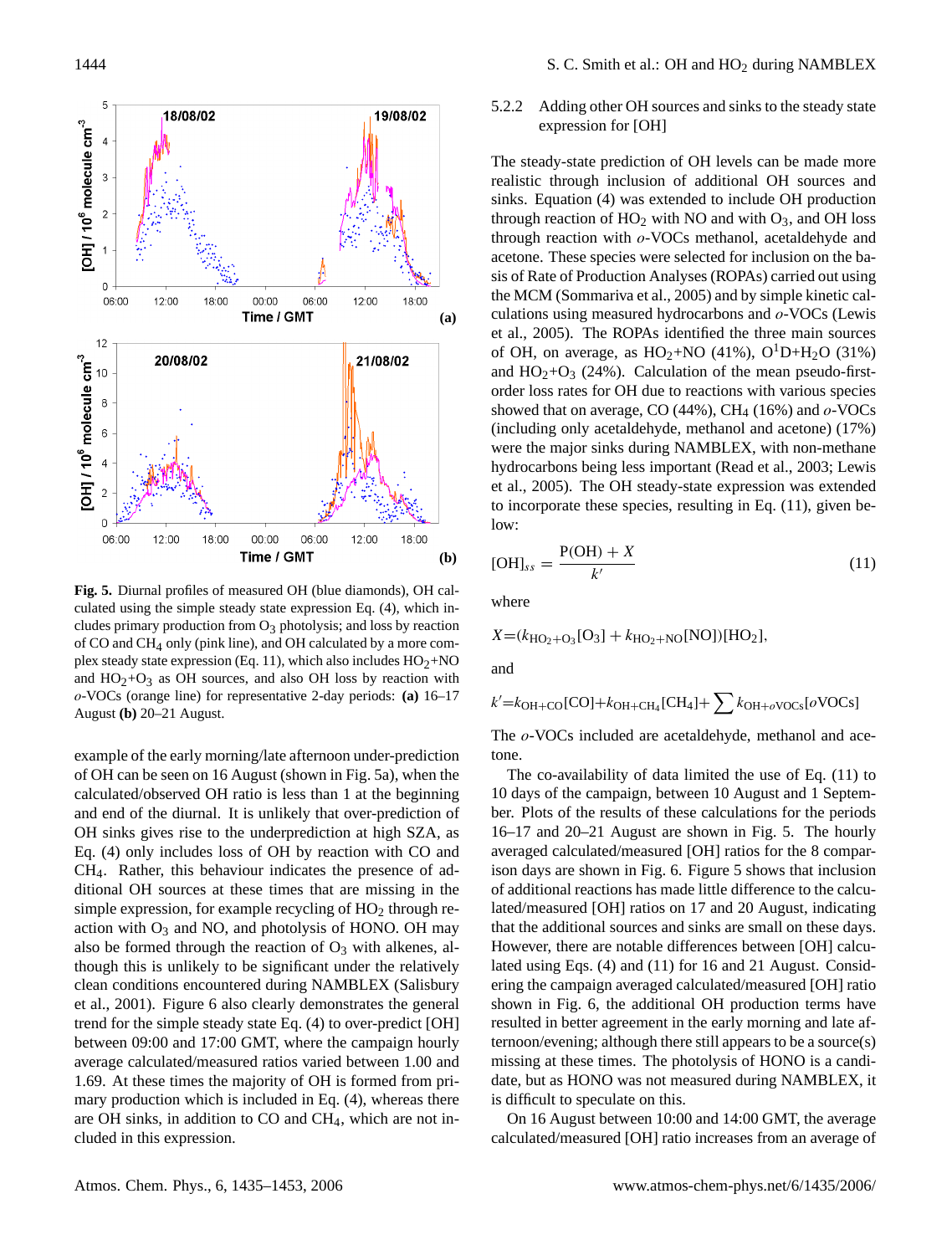**Table 3.** The range, mean and  $1\sigma$  standard deviations in the calculated/measured [OH] ratios for calculations carried out with Eq. (4), Eq. (11) with various modifications to include loss of OH to  $NO<sub>2</sub>$  and both  $NO<sub>2</sub>$  and HCHO and Eq. (12). All the data shown are from calculated from 522 data points (200 s average) on 8 days (10 and 15–21 August).

|                                               | Lower | Upper | Mean | St Dev |
|-----------------------------------------------|-------|-------|------|--------|
| Eq. $(4)$                                     | 0.01  | 11.07 | 1.24 | 0.62   |
| Eq. $(11)$                                    | 0.12  | 10.90 | 1.38 | 0.45   |
| Eq. $(11)$ inc OH+NO <sub>2</sub>             | 0.11  | 10.83 | 1.34 | 0.46   |
| Eq. $(11)$ inc OH+NO <sub>2</sub> and OH+HCHO | 0.11  | 9.55  | 1.24 | 0.39   |
| Eq. $(12)$                                    | 0.09  | 7.93  | 0.94 | 0.39   |
| Eq. (12) excluding isoprene and DMS           | 0.10  | 8.68  | 1.13 | 0.36   |

1.10 for calculations made using Eq. (4) to 1.85 for calculations made using Eq. (11), attributed mainly to the addition of the  $HO<sub>2</sub>+NO$  reaction, which increases the calculated [OH] (NO levels are high – up to 355 pptv). Including the reaction  $OH + NO_2$  (NO<sub>2</sub> levels are up to 690 pptv) as a loss for OH only has a small effect (OH is still over-predicted by an average factor of 1.79 between 10:00–14:00 GMT), suggesting other sinks need to be included during this polluted period. For 21 August, the shape of the OH profile is calculated more accurately, with a peak in [OH] predicted just before 10:00 GMT when NO, and hence the rate of OH production from the  $HO<sub>2</sub>+NO$  reaction, is at a maximum. The inclusion of production of OH through  $HO_2+O_3$  and  $HO_2+NO$ , and loss of OH through reaction with the  $o$ -VOCs, has mixed results for the steady-state calculation of [OH].

Figure 6 illustrates that the net effect of the additional source and sinks increases [OH] and hence improves the calculated/measured ratio at the beginning (before 09:00 GMT) and end (after 18:00 GMT) of the day. However, in the middle of the day (between 09:00 and 18:00 GMT), the net effect of additional sources and sinks has worsened the model/measured [OH] ratio, and hence the average model/measured [OH] ratio (for the 8 comparison days) has increased from  $1.24 \pm 0.62$  to  $1.38 \pm 0.45$  for Eqs. (4) and (11), respectively. Addition of the  $OH + NO<sub>2</sub>$  reaction (Fig. 6) improves the agreement by only ∼4%, but addition of OH+HCHO leads to a significant improvement  $(1.24\pm0.39)$ . See Table 3 for a summary of the results of all steady state [OH] calculations.

As mentioned above, non-methane hydrocarbons (NMHC) are not yet included as sinks for OH. Using the campaign averaged concentration of NMHC species measured during NAMBLEX (Lewis et al., 2005, this issue), with kinetic data taken from Sander et al. (2003) and Atkinson et al. (2002), an average loss rate for OH by reaction with all other hydrocarbons was calculated to be  $k'_{HC, \text{tot}}$ =0.17 s<sup>-1</sup> and was included as an OH sink, together with  $NO<sub>2</sub>$  and HCHO. Dimethyl sulphide (DMS) and isoprene, which are both highly reactive towards OH, are included in this calculation. Their concentrations displayed a very high variability during the campaign on account of their specific localised sources (Lewis et al., 2005; Heard et al., 2005), and if they are not included as OH sinks  $k'_{HC, tot}$ drops to  $0.085 \text{ s}^{-1}$ . Inclusion of the additional sinks results in a modified steady-state expression:

$$
[OH]_{ss} = \frac{P(OH) + X}{k'}
$$
 (12)

where,

$$
X = (k_{\text{HO}_2 + \text{O}_3}[\text{O}_3] + k_{\text{HO}_2 + \text{NO}}[\text{NO}])[\text{HO}_2]
$$

and

$$
k' = k_{\text{OH}+\text{CO}}[\text{CO}] + k_{\text{OH}+\text{CH}_4}[\text{CH}_4] +
$$
  

$$
\sum k_{\text{OH}+\text{oVOCs}}[o\text{VOCs}] + k_{\text{OH}+\text{NO}_2}[\text{NO}_2] +
$$
  

$$
k_{\text{OH}+\text{HCHO}}[\text{HCHO}] + k'_{\text{HC, tot}}
$$

The results of calculations of [OH] carried out using Eq. (12) are shown in Fig. 6. Inclusion of  $k'_{HC, tot}$  resulted in a further 16% reduction in the calculated/measured [OH] on average, now being  $0.94\pm0.39$  for the 8 days (522 data points, 200 s average) for which all measurements were available. If DMS and isoprene are not included, this average ratio is  $1.13\pm0.36$ . Figure 6 also shows that calculations of [OH] carried out using Eq. (12) are closest in both magnitude and profile shape to measured [OH]. A summary of the results of all [OH] steady state calculations can be found in Table 3.

In Sommariva et al. (2005) of this issue, [OH] is calculated using a box model incorporating the MCM that is constrained by the full suite of measured OH sources and sinks, including halogen species. The period for which OH can be calculated by the full MCM is more limited (availability of data), and the average model/measured [OH] is  $1.07\pm0.64$ . For the equivalent period the corresponding ratios using Eqs. (4) and (12) are  $1.17 \pm 0.69$  and  $1.12 \pm 0.53$ , being within 10 and 5% of the MCM model, respectively. Although the simple expressions perform well, on average, additional OH sources and sinks can sometimes balance one another out, and close agreement with the measured OH may not imply a thorough understanding of the processes controlling the chemistry of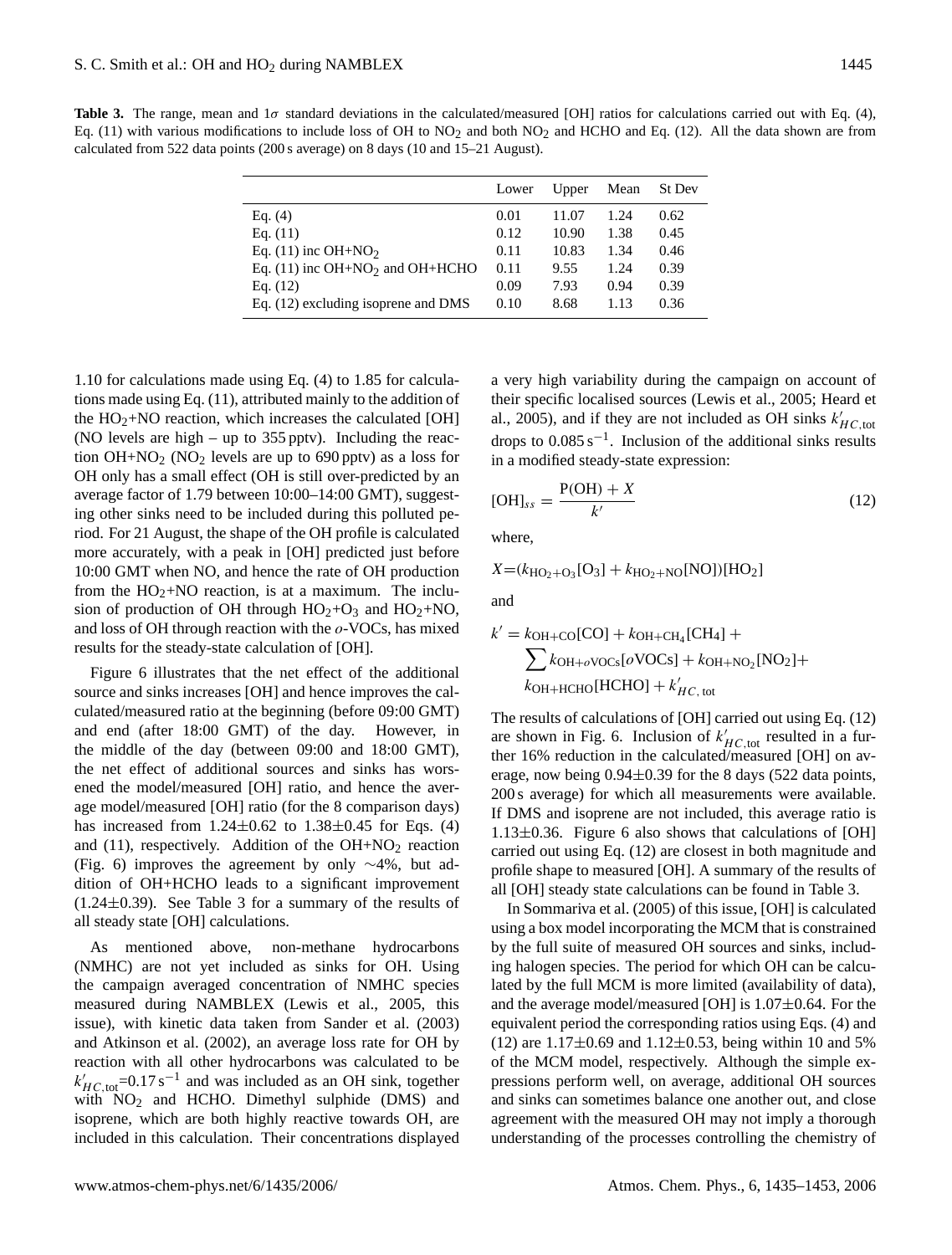

**Fig. 6.** Campaign averaged diurnal of the hourly average calculated/measured [OH] ratio for Eq. (4) (pink circles), Eq. (11) (orange squares), Eq.  $(11)$  including loss of OH to NO<sub>2</sub> (brown diamonds), Eq.  $(11)$  including loss of OH to NO<sub>2</sub> and HCHO (navy blue triangles), Eq. (12) which includes all of the above and also reaction with non-methane hydrocarbons (light blue circles), and Eq. (12) but excluding isoprene and DMS (green diamonds). The graph is constructed from  $522 \times 200$  s averaged data points taken on 8 days between 10 and 21 August when all co-reactant data were available. Uncertainties are omitted for clarity. The mean calculated/measured OH ratios for all calculations are summarised in Table 3.

OH, and a full mechanism is necessary. Several groups are now directly measuring the total reactivity of OH,  $k'$ , through its total loss rate in the field, which provides an additional constraint for comparison with models.

- 5.3 Steady state calculations of  $HO<sub>2</sub>$
- 5.3.1 Solution of the cubic Eq. (5) for the "mini" mechanism

Steady-state  $HO<sub>2</sub>$  concentrations can be calculated using the cubic expression (5) (Sect. 2) developed by Carslaw et al. (1999b). In this section we compare observed  $[HO<sub>2</sub>]$  with those calculated using Eq. (5), and a modified form incorporating the reactions of  $HO<sub>2</sub>$  with halogen monoxide species and also loss to aerosol, which have been advanced previously as possible explanations for model overpredictions of HO<sup>2</sup> measurements made in the MBL (Kanaya et al., 2002; Sommariva et al., 2004; Haggerstone et al., 2005). Steady state  $HO<sub>2</sub>$  calculations were possible on 9 days of the campaign, maximised by using CO-acetylene and CH4-propane correlations to fill gaps in  $CO$  and  $CH<sub>4</sub>$  data. There were also two short intervals for which  $H_2$  measurements were not available, the first from 06:38 GMT 10 August to 15:56 GMT 13 August, and the second from 05:48 GMT 17 August to 14:39 GMT 21 August, for which  $H_2$  levels were interpolated from adjacent measurements. This method for inferring  $H_2$  levels was considered to be viable as the variation in the mixing ratio of  $H_2$  was small throughout the NAM-BLEX campaign (overall range of 460–610 ppbv) and also



**Fig. 7.** Diurnal profiles of measured  $HO<sub>2</sub>$  (red line), and steadystate calculated  $HO<sub>2</sub>$  derived using Eq. (5) (navy blue diamonds) and several modifications which also include: loss by reaction of  $HO<sub>2</sub>$  with measured IO (green triangles), loss by reaction of  $HO<sub>2</sub>$ with measured  $IO \times 10$  (light blue triangles), uptake of  $HO<sub>2</sub>$  onto aerosol (black squares), both loss of  $HO<sub>2</sub>$  by reaction with IO and by uptake onto aerosol (yellow circles with or without black border) and both loss of  $HO<sub>2</sub>$  by reaction with  $IO \times 10$  and uptake onto aerosols (pink circles). The data shown are from **(a)** 15–16 August **(b)** and 19–20 August. It was not possible to calculate  $HO_2$  between 11:57 and 15:26 GMT on the 15 August as  $O_3$  data adjacent to the FAGE instrument were not available.

the OH+H<sup>2</sup> reaction was found to only make a small contribution of 4.2% to  $HO<sub>2</sub>$  production. Equation (5) was solved iteratively following computation of the parameters (see Appendix A) from measured co-reactant concentrations (CO, H<sub>2</sub>, HCHO, CH<sub>4</sub>, NO<sub>2</sub>, NO, O<sub>3</sub>, P(OH) and j–(HCHO)) and literature rate coefficients. The results of the  $[HO<sub>2</sub>]$  calculations from four representative days of the campaign (15– 16 and 19–20 August) are displayed in Fig. 7, and the hourly averaged calculated/measured  $HO<sub>2</sub>$  ratios for 6 days (13, 15– 16, 18–20 August) which are used for comparison of calculated  $[HO_2]$  throughout Sect. 5.3 are shown as a function of time-of-day in Fig. 8.

Figure 7 illustrates that Eq. (5) (no halogen chemistry or aerosol loss included) significantly overestimates the observed HO2. Over the 9 days for which calculations of [HO2] were possible the cubic expression over-predicted HO<sub>2</sub> by an average factor of  $4.2 \pm 1.6$  ( $1\sigma$ ). Using comeasurements of IO and BrO made during the NAMBLEX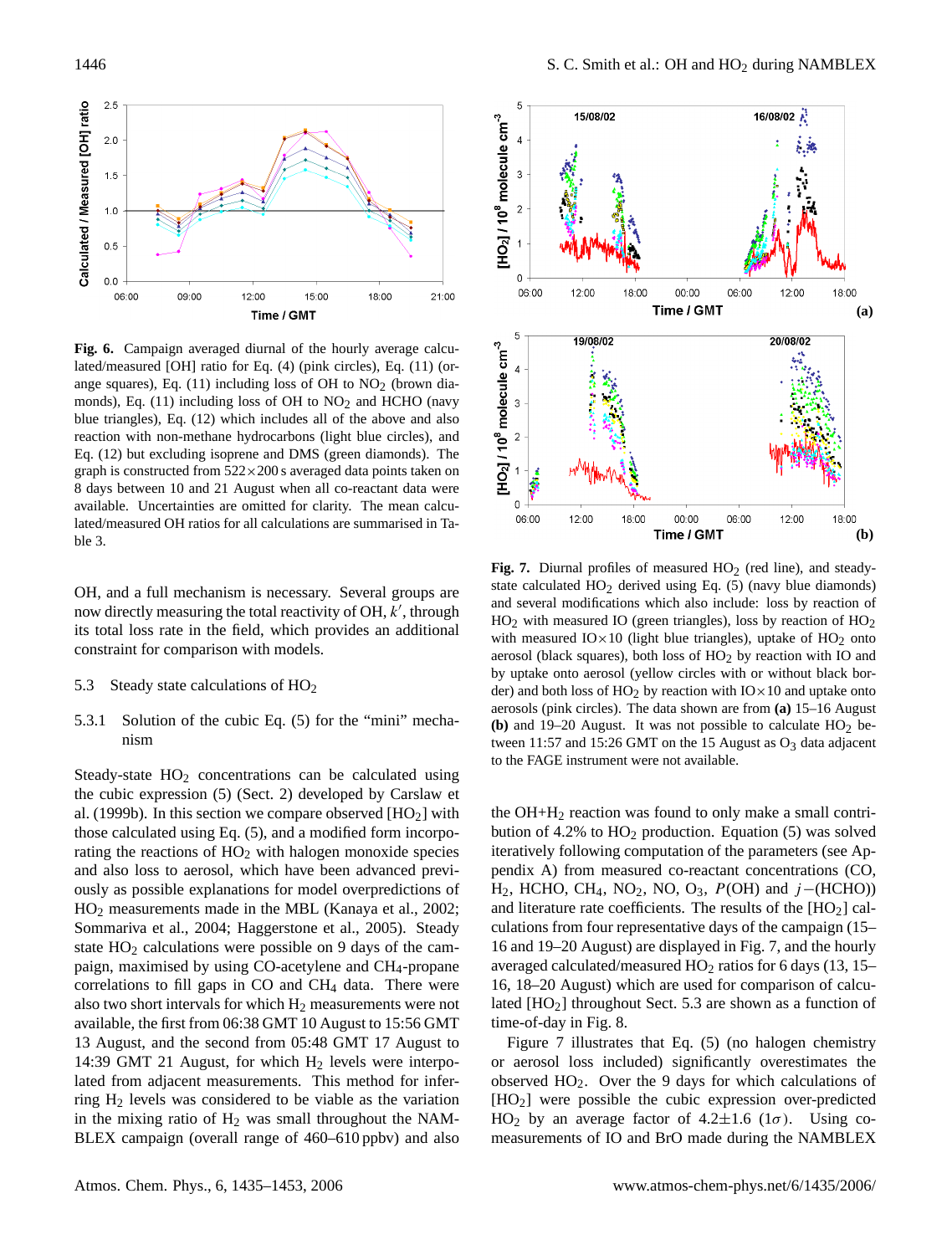

**Fig. 8.** Campaign average of the hourly averaged calculated/measured  $[HO<sub>2</sub>]$  ratio using Eq. (5) (navy blue diamonds) and several modifications which also include: loss by reaction of  $HO<sub>2</sub>$ with measured IO (green triangles), loss by reaction of  $HO<sub>2</sub>$  with measured  $IO \times 10$  (light blue triangles), uptake of  $HO<sub>2</sub>$  onto aerosol (black squares), both loss of  $HO<sub>2</sub>$  by reaction with IO and by uptake onto aerosol (yellow circles) and both loss of  $HO<sub>2</sub>$  by reaction with  $IO \times 10$  and uptake onto aerosol (pink circles). The graph is constructed from  $281\times200$  s averaged data points on 6 days (13, 15–16, 19–20 August) when all co-reactant data were available. Uncertainties are omitted for clarity. The mean calculated/measured HO<sub>2</sub> ratios for all calculations can be found in Table 4.

campaign, Bloss et al. (2005a) and Sommariva et al. (2005) have investigated the impact of halogen monoxides on the concentrations of  $OH$  and  $HO<sub>2</sub>$  through the following reactions:

 $HO<sub>2</sub> + XO \rightarrow HOX + O<sub>2</sub>$  (R5)

$$
HOX + hv \to OH + X \tag{R6}
$$

$$
HOX + aerosol \to loss
$$
 (R7)

Sommariva et al. (2004) and Haggerstone et al. (2005) have examined the impact upon  $HO_x$  budgets from the heterogeneous uptake of  $HO<sub>2</sub>$  onto aerosols, concluding that the uptake of  $HO<sub>2</sub>$  onto sea-salt particles plays a crucial role. During NAMBLEX, IO, BrO, aerosol number density and size distribution were measured together with OH and  $HO<sub>2</sub>$  for the first time in the MBL, permitting a more quantitative evaluation of  $OH$  and  $HO<sub>2</sub>$  budgets.

#### 5.3.2 Impact of halogen monoxides

IO and BrO were measured using long-path Differential Optical Absorption Spectroscopy (DOAS), as described by Saiz-Lopez et al. (2004a, b, 2005, 2006). Briefly, the analysis light path was directed from Mace Head to Croaghnakeela Island, 4.2 km offshore to the West of Mace Head, and back via a retro reflector to the receiving telescope and optics, giving a total beam path of 8.4 km, approximately 10 m above sea level. Seven days with 69 hourly averaged IO data

**Table 4.** The range, mean and  $1\sigma$  standard deviations in the calculated/measured  $[HO<sub>2</sub>]$  ratios for calculations using Eq. (5) with various modifications to include loss of  $HO_2$  to:  $IO$ ,  $IO \times 10$ , uptake onto aerosol ( $\gamma$ <sub>HO2</sub>=1.0), IO + uptake onto aerosol ( $\gamma$ <sub>HO2</sub>=1.0) and IO × 10 + uptake onto aerosol ( $\gamma$ <sub>HO2</sub>=1.0). All the data shown are calculated from 281 data points (200 s average) on 6 days (13, 15– 16 and 18–20 August).

|                                       | Lower | Upper | Mean | St Dev |
|---------------------------------------|-------|-------|------|--------|
| Eq. $(5)$                             | 1.16  | 6.93  | 3.22 | 0.69   |
| Eq. $(5) + IO$                        | 1.00  | 6.17  | 2.79 | 0.57   |
| Eq. $(5) + (IO \times 10)$            | 0.46  | 4.68  | 1.60 | 0.39   |
| Eq. $(5)$ + aerosols                  | 0.47  | 5.27  | 2.03 | 0.71   |
| Eq. $(5) + IO + \text{aerosols}$      | 0.46  | 4.9   | 1.87 | 0.61   |
| Eq. $(5) +$ IO $\times$ 10 + aerosols | 0.35  | 4.74  | 1.29 | 0.36   |

points could be matched to the  $200 s$  averaged  $HO<sub>2</sub>$  measurements. The loss of  $HO<sub>2</sub>$  by reaction with IO was included in the steady-state analysis by adding  $k_{\text{HO}_2+\text{IO}}$  (using  $k_{\text{HO}_2+\text{IO}}=1.4\times10^{-11}\text{exp}^{554/T}$ ; Knight and Crowley, 2001) to the loss term (B) for calculating  $\beta$ ,  $\gamma$ ,  $\delta$  and  $\varepsilon$  (see Appendix A and Carslaw et al., 1999b, for a full description of the expression and all of its terms). Solution of this modified Eq. (5) results in steady state  $HO<sub>2</sub>$  concentrations which reflect the maximum possible effect of the  $HO<sub>2</sub>+IO$  reaction, as photolysis of the resultant HOI to produce OH, which can then be recycled to  $HO<sub>2</sub>$  by reaction with CO and  $O<sub>3</sub>$ , is not considered. The revised steady-state  $HO<sub>2</sub>$  concentrations are shown in Figs. 7 and 8, with inclusion of  $HO<sub>2</sub>+IO$  significantly reducing the calculated/measured  $[HO<sub>2</sub>]$  ratio whilst still retaining the shape of the  $HO<sub>2</sub>$  diurnal profile. Reductions in the calculated/measured  $HO<sub>2</sub>$  ratio compared to the original calculation from Eq. (5) range from 0.5 to 39.1%, with an average of  $14\pm5\%$  ( $1\sigma$ ). Despite the significant reduction, there is still a general over-prediction of  $HO<sub>2</sub>$ , with calculated to measured ratios ranging between 1.0–6.2 with an average of  $2.8\pm0.6$  (see Table 4 for a summary of these results).

The above analysis uses IO concentrations averaged over the DOAS beampath. If the principal iodine sources at Mace Head are dominated by local, coastal seaweed emissions of alkyl iodides and molecular iodine, rather than being open ocean in origin, then the IO concentrations at Mace Head may be significantly higher than the beampath average, while those over the open-ocean portion are correspondingly lower. Saiz-Lopez et al. (2006), provide compelling evidence that the iodine activity is concentrated in a 400 m wide zone next to the shoreline, indicating that the local, Mace Head IO concentrations are likely to be up to a factor of 10 higher than those returned by the DOAS system. Adding IO concentrations at a level of  $10\times$  that measured by DOAS  $(10\times10)$  to Eq. (5) resulted in the calculated/measured ratio being decreased by an average of a further  $45\pm7\%$  ( $1\sigma$ ),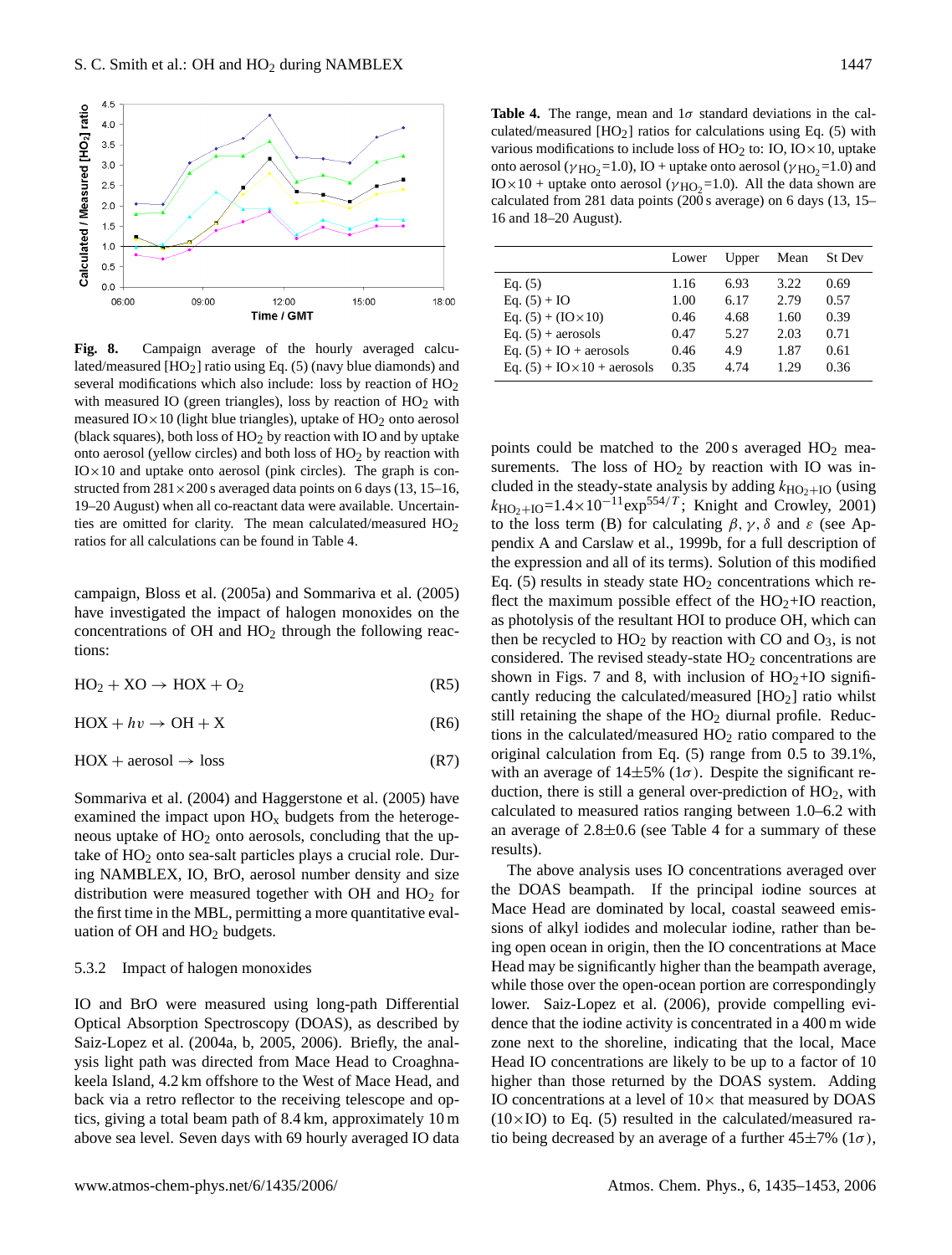with a calculated/measured  $HO<sub>2</sub>$  ratio of between 0.5 and 4.7 and an average of  $1.6\pm0.4$  (see Figs. 7 and 8). Thus by including loss of  $HO<sub>2</sub>$  by reaction with IO at levels a factor of 10 higher than the DOAS measurements there is a significant improvement in the average calculated/measured  $HO<sub>2</sub>$ ratio, although for some time points the increased IO causes the steady state calculations to underpredict  $HO<sub>2</sub>$  by as much as 50%. This may arise as a consequence of the omission of the buffering of the additional  $HO<sub>2</sub>$  loss through photolysis of HOI, and recycling of the resultant OH to HO<sup>2</sup> via reaction with  $O_3$  and CO. In addition,  $HO_2$  may not be in photochemical equilibrium if the  $HO<sub>2</sub>$  lifetime (1–2 min) is comparable with the transport time of the sampled air over the relatively narrow iodine emission region prior to reaching the FAGE instrument. Box model simulations of the impact of IO upon HO<sub>2</sub> during NAMBLEX (Sommariva et al., 2005), found that using  $10\times$ IO resulted in good agreement with the measurements on most days.

The conversion of  $HO<sub>2</sub>$  to HOI results in an additional source of OH from HOI photolysis. The OH steady state Eq. (11) was modified to include an additional OH production term, accounting for HOI photolysis:

Rate of production of OH from HOI photolysis

$$
= (k_{\text{HO}_2 + \text{IO}}[\text{HO}_2][\text{IO}]) \frac{j - (\text{HOI})}{j - (\text{HOI})k'}
$$
(13)

where  $j$  –(HOI) is the rate of photolysis of HOI and  $k'$  is the pseudo-first-order rate coefficent for loss of HOI to aerosol, using an HOI uptake coefficient of 0.6 (Sommariva et al., 2005). Including OH production from HOI photolysis increases [OH], averaged over 24 h, by 39%, very similar to the results of Bloss et al. (2005a) and when HOI photolysis is included in the full model (Sommariva et al., 2005). The effect on  $[OH]_{ss}$  is dependent on the time of day, being considerably larger early and late in the day, when photolysis of j−(HOI) is relatively more important as an OH source as values of  $j-(O<sup>1</sup>D)$ , and hence P(OH), are reduced. During the middle of the day, 09:00–16:59 GMT, the effect on  $[OH]_{ss}$  is on average 23% (20% at noon itself).

The reaction of BrO with  $HO<sub>2</sub>$  has the potential to reduce the calculated  $HO<sub>2</sub>$  in a qualitatively similar way to IO. DOAS measurements of BrO were made on 6 days of the NAMBLEX campaign, with a maximum daytime concentration of 6.6 pptv seen on 4 August. (Saiz-Lopez et al., 2004b). Matching of the 63 hourly averaged BrO data points to the  $200 s$  HO<sub>2</sub> data allowed HO<sub>2</sub> to be calculated using Eq. (5), modified to include the  $HO_2+BrO$  with  $k_{HO_2+BrO}$  (Bloss et al., 2002; Sander et al., 2003), although  $HO<sub>2</sub>$  measurements were only made on one of these, namely 10 August. On this day the calculated/measured  $HO<sub>2</sub>$  ratio was seen to decrease by between 1.8 and 10.5% with an average reduction of 6.2% compared to the original calculations of  $[HO<sub>2</sub>]$  carried out using Eq. (5) (excluding BrO). Again, these calculations only demonstrate the maximum possible effect of loss of  $HO<sub>2</sub>$  via reaction with BrO, as we have assumed that all HOBr is lost onto aerosols and that none is photolysed. This assumption is more valid in the case of HOBr than for HOI, as the rate of photolysis of HOBr is a factor of 4.5 lower than that for HOI. The lower rate of photolysis of HOBr results in a reduced buffering of the  $HO<sub>2</sub>$  loss through the recycling of the resultant OH (by reaction with  $O_3$  and CO) compared to that seen through photolysis of HOI.

#### 5.3.3 Impact of  $HO<sub>2</sub>$  uptake to aerosol

Another possible cause for over-prediction of the observed  $HO<sub>2</sub>$  levels is the omission of the uptake of  $HO<sub>2</sub>$  onto aerosol. The lifetime of  $HO<sub>2</sub>$  in the clean MBL air is of the order of 1–2 min, and so the heterogeneous uptake of  $HO<sub>2</sub>$  onto aerosols has the potential to significantly influence the  $HO<sub>x</sub>$ budget. During NAMBLEX, detailed measurements of the size-dependent chemical and physical properties of particles were made (Coe et al., 2005) and these data were used to calculate pseudo-first-order rate coefficients for the uptake of HO<sup>2</sup> onto aerosol particles (Sander, 1999; Haggerstone et al., 2005; Sommariva et al., 2005; Bloss et al, 2005a). HO<sup>2</sup> aerosol uptake rates  $(k'_{\text{aerosol}})$  were derived from ambient humidity aerosol size distributions (from 3 nm to 30 microns, assembled from a combination of mobility, backscatter and forward scattering measurements) considering mass transfer in the transition regime, and using a reaction probability of  $\gamma_{\text{HO}_2}$ =1.0 (theoretical maximum). There is a large variation in the available literature values for the  $HO<sub>2</sub>$  uptake coefficient upon wet sea-salt aerosol (Thornton and Abbatt, 2005), leading to a large source of uncertainty in the calculated rate of HO<sub>2</sub> uptake and hence we use  $\gamma$ <sub>HO2</sub>=1.0 to investigate the maximum possible impact of heterogeneous chemistry upon  $HO<sub>2</sub>$  concentrations. The  $HO<sub>2</sub>$  loss term used to calculate  $\beta$ ,  $\gamma$ ,  $\delta$ , and  $\varepsilon$  (see Appendix A) was modified using 1475  $k'_{\text{aerosol}}$  data points calculated on a 30 min time basis and matched to the  $200 \text{ s } HO_2$  measurements.

The effect of including aerosol uptake is shown on Figs. 7 and 8. There is a significant reduction in the calculated/measured  $HO<sub>2</sub>$  ratio, ranging from 12 to 72% with an average reduction of  $38\pm12\%$  (1 $\sigma$ ) compared to the original calculations using Eq. (5). Similar to the results found for addition of the  $HO_2+IO$  reaction to Eq. (5), it is clear that uptake of  $HO<sub>2</sub>$  onto aerosols alone cannot account for the over-prediction of  $HO<sub>2</sub>$ , with an overall mean  $HO<sub>2</sub>$  calculated/measured ratio of  $2.0\pm0.7$  ( $1\sigma$ ). The exception occurs on the morning of 16 August when the addition of uptake of  $HO<sub>2</sub>$  onto aerosols to Eq. (5) results in an average calculated/measured HO<sub>2</sub> ratio of 1.0 $\pm$ 0.3 (1 $\sigma$ ) between 06:40 and 09:03 GMT. The addition of uptake of HO<sup>2</sup> onto aerosols generally causes a greater reduction in the calculated/measured  $[HO<sub>2</sub>]$  ratio than that seen on addition of the  $HO<sub>2</sub>+IO$  reaction, the exception to this being on 18 August when the campaign maximum IO were measured (up to 5 pptv). Inclusion of the uptake of  $HO<sub>2</sub>$  onto aerosols in Eq. (5) causes an average of an additional 23% reduction in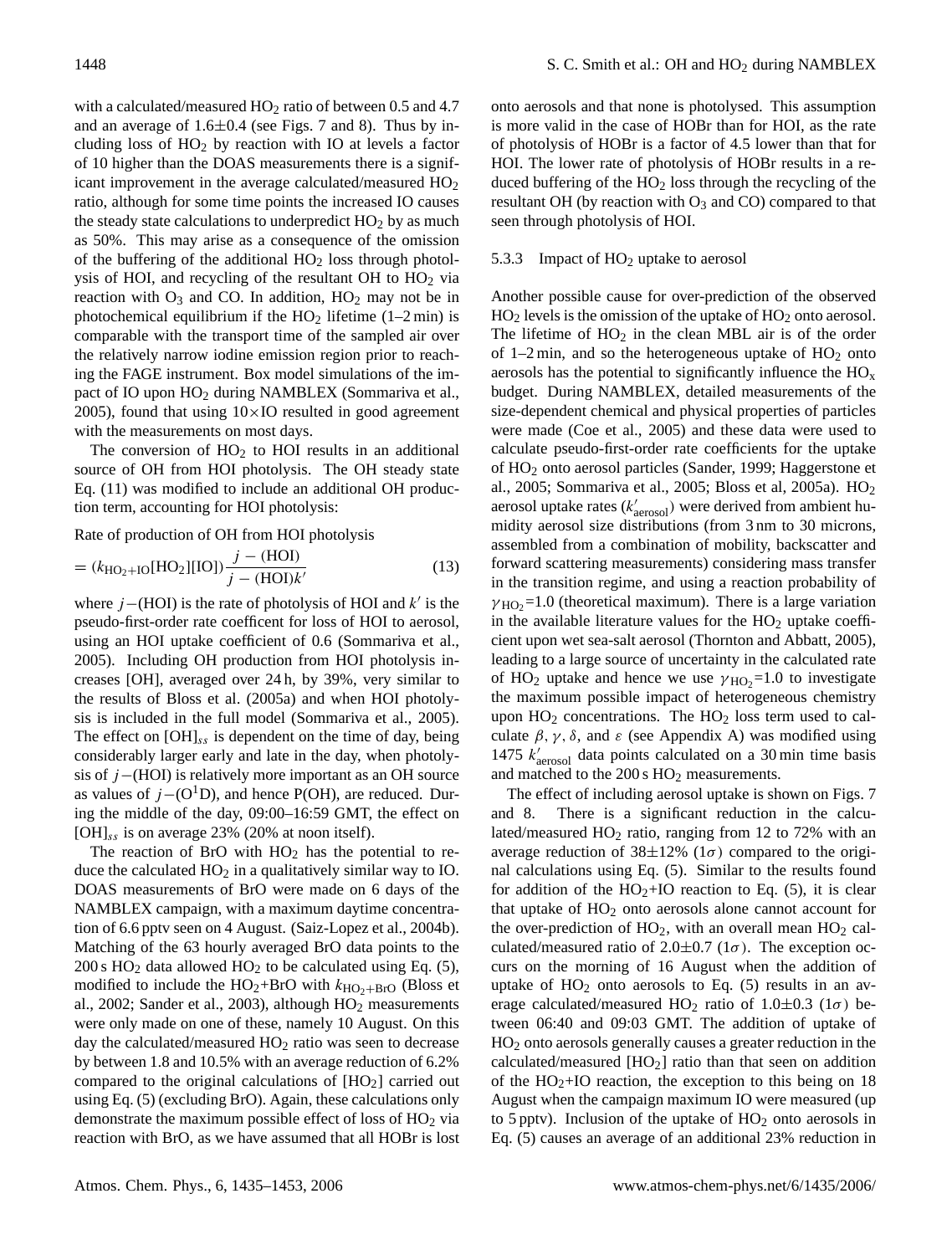the calculated/measured  $[HO<sub>2</sub>]$  ratio compared to that found on inclusion of  $HO_2+IO$ . Uptake of  $HO_2$  onto aerosols appears to play an important role in the free-radical chemistry of the MBL, but further studies of the physical and chemical properties of aerosols and, in particular, the rate coefficients for the heterogeneous uptake of  $HO<sub>2</sub>$  radicals onto realistic aerosol surfaces are required to further our understanding of the  $HO<sub>x</sub>$  cycle in this environment.

5.3.4 Combined effect of halogen oxides and aerosol uptake upon  $HO<sub>2</sub>$ 

In the two preceding subsections it was shown that the reaction of  $HO<sub>2</sub>$  with IO or the uptake of  $HO<sub>2</sub>$  onto aerosols cannot in isolation account for the over-prediction of  $HO<sub>2</sub>$ when using Eq.  $(5)$ . Hence, in an attempt to more accurately predict HO2, both loss mechanisms were included in Eq.  $(5)$ , and  $HO<sub>2</sub>$  was recalculated in the manner described above. This allowed calculations of  $HO<sub>2</sub>$  to be made on 6 days of the campaign, several examples of which are shown in Fig. 7, with the hourly average calculated/measured  $[HO_2]$ ratios for the 6 comparable days in Fig. 8. Addition of both loss of HO<sub>2</sub> via reaction with IO (using DOAS measured values) and uptake onto aerosols resulted in reductions in the calculated/measured  $HO<sub>2</sub>$  ratio of between 13 and 72%, with an average reduction of  $43\pm10\%$  (1 $\sigma$ ) compared to the original calculations carried out using Eq. (5). However, even with the cumulative effects of the addition of both loss of HO<sup>2</sup> via reaction with IO and uptake onto aerosols the modified Eq. (5) still over-predicts the observed  $HO<sub>2</sub>$  by a factor of 1.9 $\pm$ 0.6 (1 $\sigma$ ). It is only on addition of both IO×10 and uptake of  $HO<sub>2</sub>$  onto aerosols that agreement (within uncertainty) between the calculated and measured  $HO<sub>2</sub>$  concentrations is achieved, with an average calculated/measured ratio of  $1.3 \pm 0.4$  ( $1\sigma$ ).

In order to consider the additional reduction in the calculated  $HO<sub>2</sub>$  levels due to reaction with BrO in addition to reaction with IO and heterogeneous uptake, it was necessary to determine typical BrO levels (simultaneous DOAS measurements of IO and BrO were not possible due to the different spectral ranges of their principal absorption features). Hourly averages of BrO between 10:00 and 14:00 GMT were determined over the whole campaign, and were used along with the hourly averages of all other necessary parameters for the 6 comparable days in order to calculate new values for  $\beta$ ,  $\gamma$ ,  $\delta$ , and  $\varepsilon$  such that loss of HO<sub>2</sub> via reaction with IO, BrO and uptake onto aerosols were included in Eq. (5). Using these typical BrO levels it was found that inclusion of the reaction of  $HO<sub>2</sub>+BrO$  only reduced the calculated/measured [HO<sub>2</sub>] ratio by a further  $3.1 \pm 1.0\%$  ( $1\sigma$ ) on average. The results of calculations of  $HO<sub>2</sub>$  using Eq. (5) with various loss schemes are summarised in Table 4.

In Sommariva et al. (2005) of this issue a box model using the MCM was used to calculate  $[HO<sub>2</sub>]$ . Using a scheme which does not include halogens/aerosol uptake the mod-

elled/measured  $HO<sub>2</sub>$  ratio is 2.43 $\pm$ 0.82, averaged between 15 and 20 August, which improves to  $1.09 \pm 0.42$  if uptake to aerosol ( $\gamma$ <sub>HO</sub><sub>2</sub>=1.0) and the reaction HO<sub>2</sub>+IO is included. Further to this Sommariva et al. (2005) find that if the hypothesis that the IO concentrations at the  $HO<sub>2</sub>$  measurements site are a factor of 10 greater than those measured as the average across the DOAS light-path (Saiz-Lopez et al., 2005), then  $\gamma_{\text{HO}_2}$  is likely to be significantly smaller than 1.0 (consistent with the findings of Thornton and Abbat, 2005) as otherwise HO<sup>2</sup> would be significantly underpredicted by the model.

# **6 Discussion**

#### 6.1  $HO_x$  observations

Concentrations of OH measured during NAMBLEX are in good agreement with those measured previously at Mace Head (Creasey et al., 1997, 2002; Berresheim et al., 2002), although significantly lower than the levels observed by Berresheim et al. (2003) at a coastal site in Crete during the MINOS campaign, where levels of  $NO<sub>x</sub>$  were considerably higher. There was a good correlation between [OH] and  $j(O<sup>1</sup>D)$  (Figs. 2 and 4), but not as good as observed during MINOS or SOAPEX-2 (Cape Grim, Creasey et al., 2003), because of more short-term variability in the OH concentrations, probably due to more local variability in co-reactant concentrations at the Mace Head site. The 24 h average OH concentration,  $9.1 \times 10^5$  molecule cm<sup>-3</sup>, agrees well with estimates for the northern hemisphere troposphere derived from methyl chloroform data (e.g. Prinn et al., 2001; mean OH= $(8.98 \pm 2.02) \times 10^5$  molecule cm<sup>-3</sup>).

The daytime  $HO<sub>2</sub>$  levels were also comparable with those measured previously at Mace Head (e.g. Creasey et al., 2002). Measurements of total  $[RO<sub>2</sub>]$  by the PERCA (PEroxy Radical Chemical Amplifier) technique during NAM-BLEX indicated that  $HO<sub>2</sub>$  comprised between 20 and 40% of the total  $RO<sub>2</sub>$  radicals during the daytime, falling to ca. 15% overnight. The  $RO<sub>2</sub>$  radical measurements, and specifically the  $HO_2$ /total  $RO_2$  ratio, are described in more detail in Fleming et al. (2005).

#### 6.2 OH steady-state analysis

The gross features of the dataset of OH concentrations could be replicated using a very simple steady-state expression incorporating only primary production from ozone photolysis and loss by reaction with CH<sup>4</sup> and CO. Including the reactions of  $HO<sub>2</sub>$  with NO and  $O<sub>3</sub>$  as an OH source and the reactions of OH with  $o$ -VOCs, HCHO, NO<sub>2</sub> and nonmethane hydrocarbons improved the agreement, with an average calculated to measured OH concentration of 0.94±0.39  $(1.13\pm0.36$  if isoprene and DMS are not included). This ratio is consistent with the value of  $1.07\pm0.64$  obtained using the box model employing the MCM (Sommariva et al.,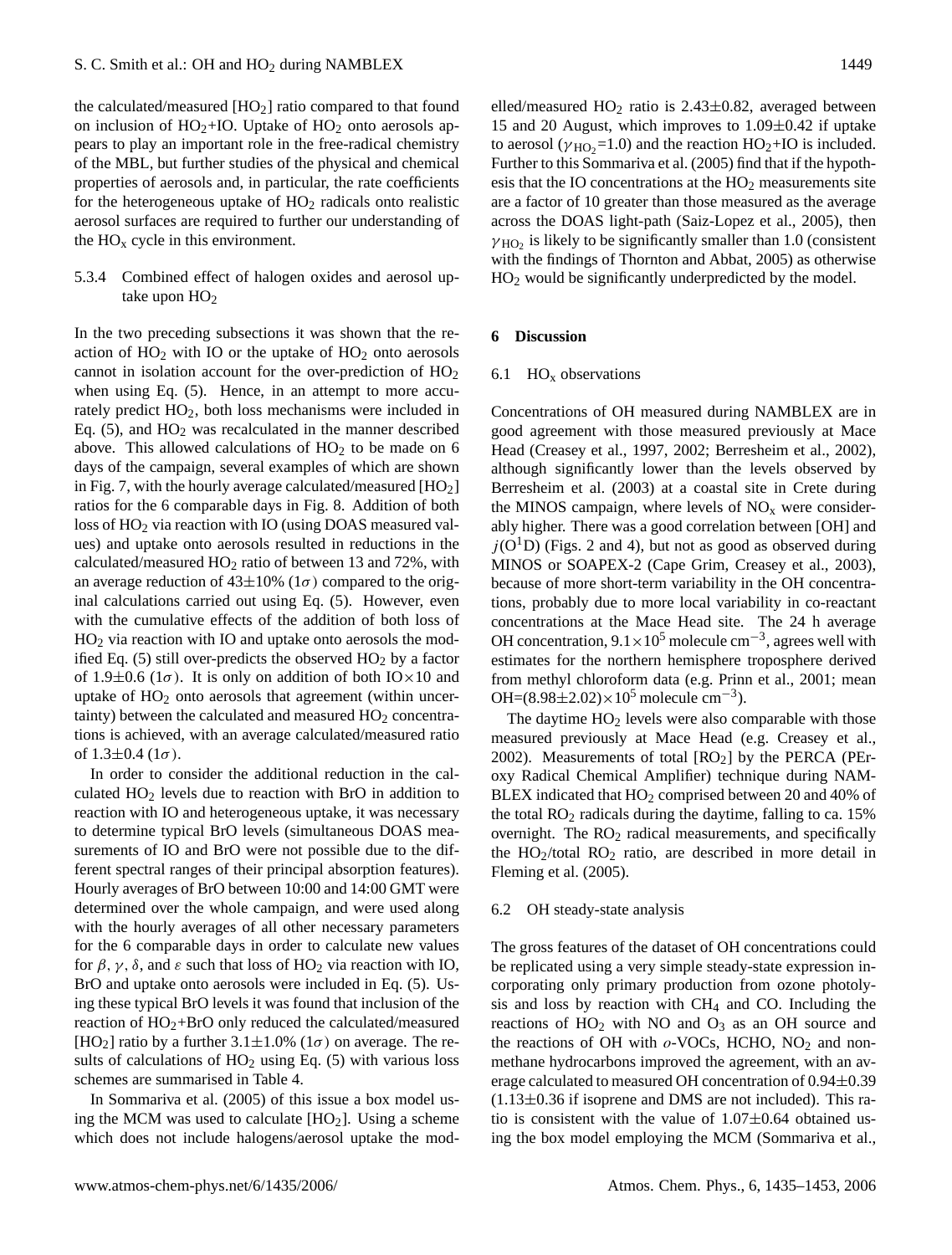2005), and also with the predictions of a global chemistrytransport model (GEOS-CHEM), which overestimated the observed OH by 25% for the NAMBLEX campaign (Bloss et al., 2005b). Despite the average ratio being close to unity, examination of Fig. 6 clearly shows that the calculated to modelled OH ratio displays a considerable diurnal variation, with steady-state calculations underestimating OH in the early morning and evenings, and overestimating OH during the middle of the day. The overestimation is not too surprising as not all OH sinks are included in the steadystate expression. The underprediction at higher SZA suggests that other sources are missing in the analysis, for example photolysis of suitable precursors at longer wavelengths than required for  $O_3$  photolysis. The reaction of  $O_3$  with alkenes is not a significant source of daytime  $HO_x$  under the relatively clean conditions experienced during NAMBLEX (Sommariva et al., 2005). HONO was not measured, and so the net result of HONO photolysis to give OH and its formation from the OH+NO+M reaction has not been evaluated but under the predominantly low  $NO<sub>x</sub>$  environment of Mace Head is not expected to be significant source of OH (Carslaw et al., 2002).

## 6.3  $\text{HO}_2$  steady-state analysis

Using  $HO<sub>2</sub>$  data from the NAMBLEX campaign we have been able to test the ability of a cubic expression, Eq. (5), derived using a reduced mechanism of an MCM model tailored to conditions at Mace Head (Carslaw et al., 1999b), to predict  $HO<sub>2</sub>$ . The calculations are able to capture the general features of the HO<sub>2</sub> diurnal profiles, but fail to accurately predict the absolute concentration of  $HO<sub>2</sub>$ , with a mean calculated to observed  $[HO<sub>2</sub>]$  ratio of 3.22 $\pm$ 0.69. Addition of  $HO<sub>2</sub>$  sinks in the form of reaction with IO and uptake onto aerosols reduces this value to  $1.87 \pm 0.61$  for the 6 days over which co-reactant data were available. Including loss of  $HO<sub>2</sub>$  by reaction with 10 times the IO measured by DOAS, accounting for the non-uniform distribution of iodine species thought to be present along the DOAS beampath at Mace Head (Saiz-Lopez et al., 2006), together with uptake of HO<sup>2</sup> onto aerosols, gave a further agreement to give a ratio of 1.29±0.36. The analysis does not include buffering of the loss of  $HO<sub>2</sub>$  through photolysis of HOI (formed by  $HO<sub>2</sub>+IO$ ) and recycling of the resultant OH through reaction with  $O_3$  and CO back to  $HO_2$ . In this manner OH could be increased on average by 43% in the early morning/late afternoon and on average by 23% in the middle of the day. Also, the fetch over the shoreline region which acts as the major iodine source is of the order of 400 m and transport times over this region may be comparable to the lifetime of  $HO<sub>2</sub>$  (1–  $2 \text{ min}$ ), and thus  $HO<sub>2</sub>$  may not be in photochemical steady state, as is assumed in the derivation of Eq. (5).

# **7 Conclusions**

OH and HO<sup>2</sup> radicals have been measured at the Mace Head Atmospheric Research Station during July and August 2002 by laser induced fluorescence. OH was measured on 24 days and showed a distinct diurnal profile, strongly correlated with  $j-(O<sup>1</sup>D)$ , with maximum OH concentrations observed at noon of  $(3-8) \times 10^6$  molecule cm<sup>-3</sup>. HO<sub>2</sub> was observed on 17 days, with maximum mixing ratios in the range 3.5–8 pptv. A simple steady-state expression was used to calculate OH which included loss by reaction with CO,  $CH_4$ , HCHO, NO<sub>2</sub>, methanol, acetaldehyde, acetone and an average total loss by reaction with non-methane hydrocarbons, and production by  $O_3$  photolysis and the reactions of  $HO_2$  with NO and  $O_3$ . An average ratio of OH calculated using this expression to measured OH was 0.94±0.39. Inclusion of the oxygenated species, which had not previously been measured at Mace Head, improved the agreement considerably. Although the average ratio is close to unity, the ratio displayed a distinct diurnal variation, with the model overpredicting in the middle of the day and underpredicting in the early morning and late afternoon/evening.  $HO<sub>2</sub>$  concentrations were calculated using a cubic equation which is an analytic solution to a simple chemical mechanism previously developed for the remote MBL. The calculation overestimates  $HO<sub>2</sub>$ , but the agreement with measurement is improved considerably by the inclusion of heterogeneous loss of  $HO<sub>2</sub>$  to aerosol, and reaction of HO<sup>2</sup> with the halogen oxides IO and BrO giving a calculated/measured [HO<sub>2</sub>] ratio of 1.29 $\pm$ 0.36.

# **Appendix A**

As discussed in Carslaw et al. (1999b, 2002), a reduced "mini" mechanism, consisting of 25 reactions and 17 species, leads to the following cubic equation for the concentration of  $HO<sub>2</sub>$ :

$$
\beta[\text{HO}_2]^3 + \gamma[\text{HO}_2]^2 + \delta[\text{HO}_2] + \varepsilon = 0 \tag{A1}
$$

where,

$$
\beta = 2k_{T2}(k_{T3}B + k_{T1}A) \tag{A2}
$$

$$
\gamma = 2k_{T3}k_{T2}J_1 + 2k_{T3}k_{p5}[\text{NO}]B + 2k_{T2}k_{p4}[\text{CH}_4]B
$$
  
+  $k_T[\text{NO}_2]k_{T2}B + 2Ak_{T1}k_{p5}[\text{NO}]$  (A3)

$$
\delta = 2k_{T3}k_{p5}J_1[NO] + 2k_{T2}k_{p4}J_1[CH_4] + k_TJ_1[NO_2]k_{T2}
$$
  
+ $k_TB[NO_2]k_{p5}[NO] - (J_1 + J_2)Ak_{T2}$  (A4)

$$
\varepsilon = J_1 k_T [NO_2] k_{p5} [NO] - (J_1 + J_2) Ak_{p5} [NO]
$$
 (A5)

where,

$$
J_1 = P(OH) = 2f[O_3]j - (O^1D)
$$
 (A6)

$$
J_2 = 2j - (HCHO \rightarrow 2HO_2)[HCHO]
$$
 (A7)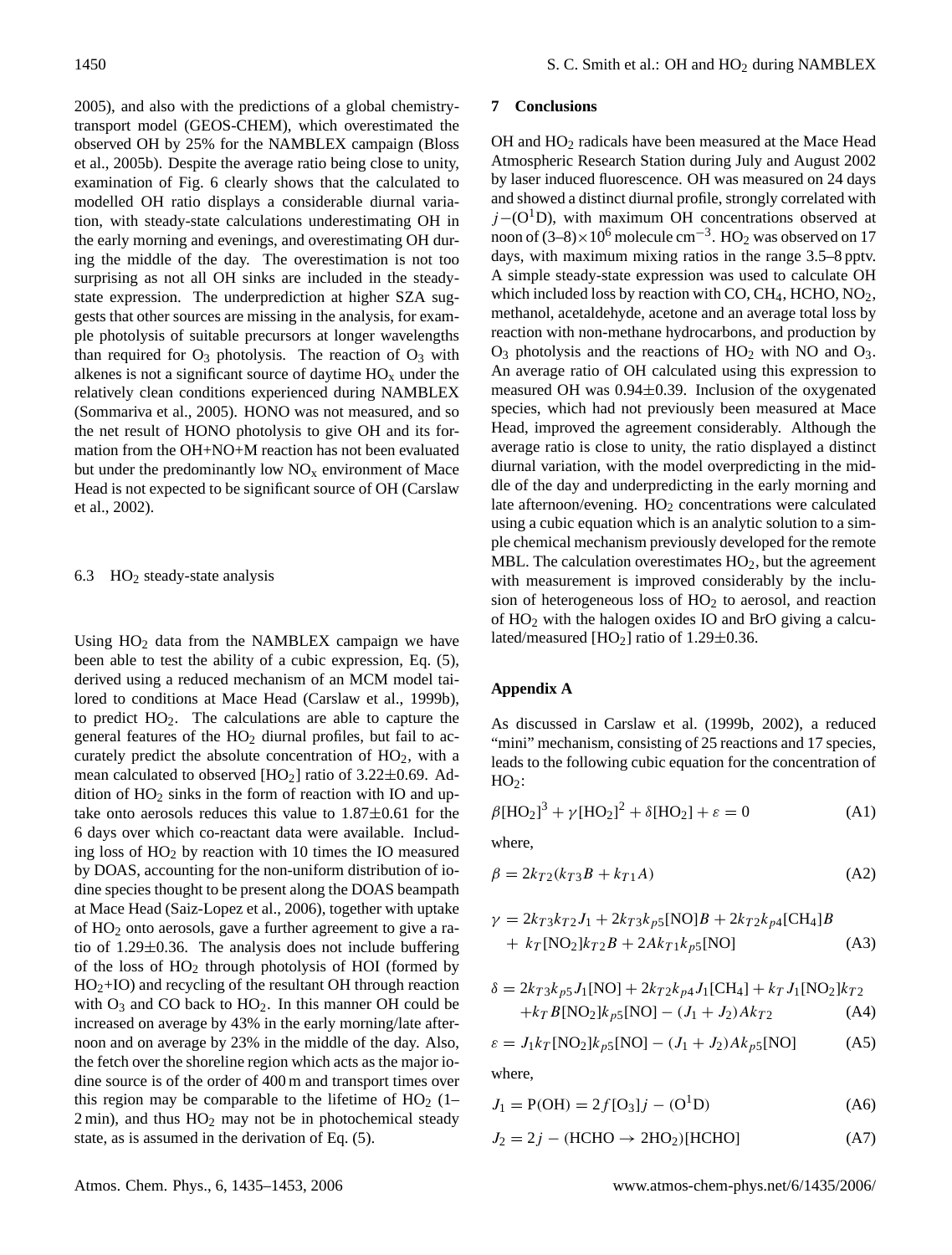|  | $A = k_{\text{CO}+OH}[\text{CO}] + k_{\text{H}_2+OH}[\text{H}_2] + k_{\text{HCHO}+OH}[\text{HCHO}]$ |  |
|--|-----------------------------------------------------------------------------------------------------|--|
|  |                                                                                                     |  |

+  $k_{CH_4+OH}[CH_4]$  +  $k_{NO_2+OH}[NO_2]$  +  $k_{O_3+OH}[O_3]$ 

(A8)

 $B = k_{\text{HO}_2 + \text{NO}}[\text{NO}] + k_{\text{HO}_2 + \text{O}_3}[\text{O}_3]$  (A9)

 $k_T = k_{\text{OH}+\text{NO2}}$  (A10)

 $k_{T1} = k_{HO_2 + HO_2}$ (A11)

 $k_{T2} = k_{HO_2 + CH_3O_2}$ (A12)

 $k_{T3} = k_{\text{OH} + \text{HO}_2}$ (A13)

 $k_{p4} = k_{\text{CH}_4+\text{OH}}$  (A14)

$$
k_{p5} = k_{\text{CH}_3\text{O}_2 + \text{NO}} \tag{A15}
$$

*Acknowledgements.* Thanks are given to K. Read for assistance with the preparation of this manuscript. We are also grateful to the other participants of NAMBLEX for providing data used in the analysis and interpretation of  $OH$  and  $HO<sub>2</sub>$  measurements. We are grateful to the NERC for funding this work under grant number NER/A/S/2000/01313.

Edited by: P. Monks

# **References**

- Atkinson, R., Baulch, D. L., Cox, R. A., Crowley, J. N., Hampson, R. F., Kerr, J. A., Rossi, M., and Troe, J.: Summary of evaluated kinetic and photochemical data for atmospheric chemistry, see [http://www.iupac-kinetic.ch.cam.ac.uk/,](http://www.iupac-kinetic.ch.cam.ac.uk/) 2002.
- Berresheim, H., Elste, T., Tremmel, H. G., Allen, A. G., Hansson, H. C., Rosman, K., Dal Maso, M., Makela, J. M., Kulmala, M., and O'Dowd, C. D.: Gas-aerosol relationships of  $H_2SO_4$ , MSA, and OH: Observations in the coastal marine boundary layer at Mace Head, Ireland, J. Geophys. Res.-Atmos., 107(D19), 8100, doi:10.1029/2000JD000229, 2002.
- Berresheim, H., Plass-Dulmer, C., Elste, T., Mihalopoulos, N., and Rohrer, F.: OH in the coastal boundary layer of Crete during MINOS: Measurements and relationship with ozone photolysis, Atmos. Chem. Phys., 3, 639–649, 2003.
- Bloss, W. J., Evans, M. J., Lee, J. D., Sommariva, R., Heard, D. E., and Pilling, M. J.: The oxidative capacity of the troposphere: Coupling of field measurements of OH and a global chemistry transport model, Faraday Discuss., 130, 425–436, 2005b.
- Bloss, W. J., Gravestock, T. J., Heard, D. E., Ingham, T., Johnson, G. P., and Lee, J. D.: Application of a compact all solid-state laser system to the in situ detection of atmospheric OH,  $HO<sub>2</sub>$ , NO and IO by laser-induced fluorescence, J. Environ. Monitoring, 5, 21–28, 2003.
- Bloss, W. J., Lee, J. D., Johnson, G. P., Sommariva, R., Heard, D. E., Saiz-Lopez, A., Plane, J. M. C., McFiggans, G., Coe, H., Flynn, M., Williams, P., Rickard, A. R., and Fleming, Z. L.: Impact of halogen monoxide chemistry upon boundary layer OH and HO<sub>2</sub> concentrations at a coastal site, Geophys. Res. Lett., 32, L06814, doi:10.1029/2004GL022084, 2005a.
- Brauers, T., Hausmann, M., Bister, A., Kraus, A., and Dorn, H. P.: OH radicals in the boundary layer of the Atlantic Ocean 1. Measurements by long-path laser absorption spectroscopy, J. Geophys. Res.-Atmos., 106(D7), 7399–7414, 2001.
- Cantrell, C. A., Tyndall, G., and Zimmer, A.: Absorption cross sections for water vapour from 183 to 193 nm, Geophys. Res. Lett., 24, 2195–2198, 1997.
- Cape, J. N., Methven, J., and Hudson, L. E.: The use of trajectory cluster analysis to interpret trace gas measurements at Mace Head, Ireland, Atmos. Environ., 34, 3651–3663, 2000.
- Carslaw, N., Creasey, D. J., Heard, D. E., Jacobs, P. J., Lee, J. D., Lewis, A. C., McQuaid, J. B., Pilling, M. J., Bauguitte, S., Penkett, S. A., Monks, P. S., and Salisbury, G.: Eastern Atlantic Spring Experiment 1997 (EASE97) – 2. Comparisons of model concentrations of OH,  $HO<sub>2</sub>$ , and  $RO<sub>2</sub>$ with measurements, J. Geophys. Res.-Atmos., 107(D14), 4190, doi:10.1029/2001JD001568, 2002.
- Carslaw, N., Creasey, D. J., Heard, D. E., Lewis, A. C., McQuaid, J. B., Pilling, M. J., Monks, P. S., Bandy, B. J., and Penkett, S. A.: Modelling OH,  $HO<sub>2</sub>$ , and  $RO<sub>2</sub>$  radicals in the marine boundary layer – 1. Model construction and comparison with field measurements, J. Geophys. Res.-Atmos., 104(D23), 30 241–30 255, 1999a.
- Carslaw, N., Jacobs, P. J., and Pilling, M. J.: Modelling OH, HO<sub>2</sub>, and  $RO<sub>2</sub>$  radicals in the marine boundary layer – 2. Mechanism reduction and uncertainty analysis, J. Geophys. Res.-Atmos., 104(D23), 30 257–30 273, 1999b.
- Chen, G., Davis, D., Crawford, J., Heikes, B., O'Sullivan, D., Lee, M., Eisele, F., Mauldin, L., Tanner, D., Collins, J., Barrick, J., Anderson, B., Blake, D., Bradshaw, J., Sandholm, S., Carroll, M., Albercook, G., and Clarke, A.: An assessment of  $HO<sub>x</sub>$  chemistry in the tropical Pacific boundary layer: Comparison of model simulations with observations recorded during PEM tropics A, J. Atmos. Chem., 38(3), 317–344, 2001.
- Coe, H., Allan, J., Alfarra, M., Bower, K., Flynn, M., McFiggans, G., Topping, D., Williams, P., Dall'Osto, M., Beddows, D., and Harrison, R.: Chemical and physical characteristics of aerosol particles at a remote coastal location, Mace Head, Ireland, during NAMBLEX, Atmos. Chem. Phys. Discuss., 5, 11 643–11 678, 2005.
- Creasey, D. J., Evans, G. E., Heard, D. E., and Lee, J. D.: Measurements of OH and  $HO<sub>2</sub>$  concentrations in the Southern Ocean marine boundary layer, J. Geophys. Res.-Atmos., 108(D15), 4475, doi:10.1029/2002JD003206, 2003.
- Creasey, D. J., HalfordMaw, P. A., Heard, D. E., Pilling, M. J., and Whitaker, B. J.: Implementation and initial deployment of a field instrument for measurement of OH and  $HO<sub>2</sub>$  in the troposphere by laser-induced fluorescence, J. Chem. Soc.-Faraday Trans., 93(16), 2907–2913, 1997.
- Creasey, D. J., Halford-Maw, P. A., Heard, D. E., Spence, J. E., and Whitaker, B. J.: Fast photomultiplier tube gating system for photon counting applications, Rev. Sci. Instr., 69(12), 4068–4073, 1998.
- Creasey, D. J., Heard, D. E., and Lee, J. D.: Absorption crosssection measurements of water vapour and oxygen at 185 nm. Implications for the calibration of field instruments to measure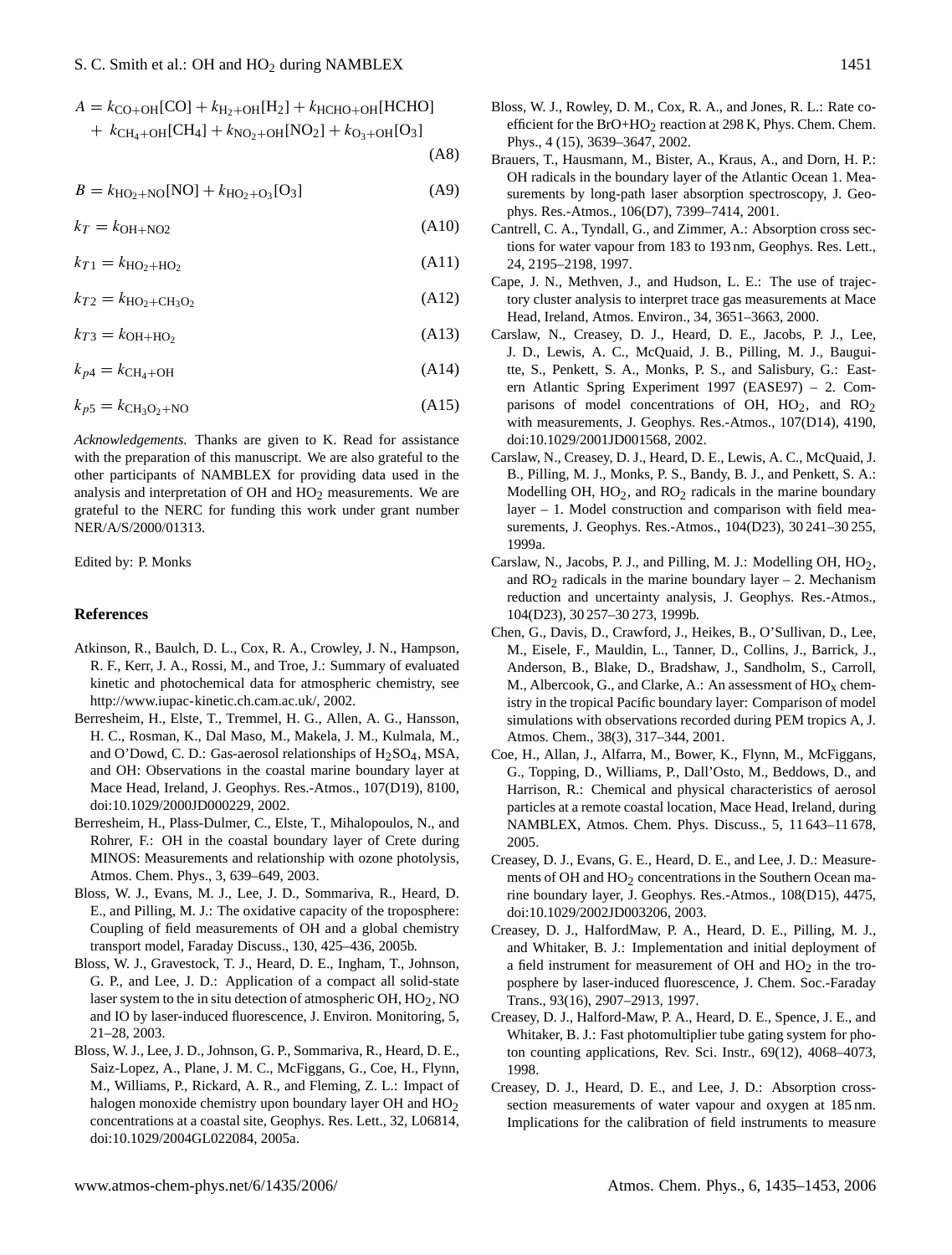OH,  $HO<sub>2</sub>$  and  $RO<sub>2</sub>$  radicals, Geophys. Res. Lett., 27(11), 1651– 1654, 2000.

- Creasey, D. J., Heard, D. E., and Lee, J. D.: Eastern Atlantic Spring Experiment 1997 (EASE97) 1. Measurements of OH and  $HO<sub>2</sub>$ concentrations at Mace Head, Ireland, J. Geophys. Res.-Atmos., 107(D10), 4091, doi:10.1029/2001JD000892, 2002.
- Ehhalt, D. H. and Rohrer, F.: Dependence of the OH concentration on solar UV, J. Geophys. Res.-Atmos., 105, 3565–3571, 2000.
- Fleming, Z., Monks, P. S., Rickard, A. R., Heard, D. E., Still, T. J., Sommariva, R., Pilling, M. J., Green, T., Brough, N., Penkett, S. A., Lewis, A. C., Lee, J. D., Saiz-Lopez, A., and Plane, J. M. C.: Peroxy radical chemistry and the control of ozone photochemistry at Mace Head, Ireland during the summer of 2002, Atmos. Chem. Phys. Discuss., 5, 12 313–12 371, 2005.
- Haggerstone, A. L., Carpenter, L. J., Carslaw, N., and McFiggans, G.: Improved model predictions of  $HO<sub>2</sub>$  with gas to partical mass transfer rates calculated using aerosol number size distibutions, J. Geophys. Res.-Atmos., 110, doi:10.1029/2004JD005282, 2005.
- Hard, T. M., O'Brien, R. J., Chan, C. Y., and Mehrabzadeh, A. A.: Tropospheric Free-Radical Determination by FAGE, Environ. Sci. Technol., 18(10), 768–777, 1984.
- Heard, D. E. and Pilling, M. J.: Measurement of OH and  $HO<sub>2</sub>$  in the troposphere, Chem. Rev., 103, 5163–5198, 2003.
- Heard, D. E., Read, K. A., Methven, J., et al.: The North Atlantic Marine Boundary Layer Experiment (NAMBLEX). Overview of the campaign held at Mace Heard, Ireland, in summer 2002, Atmos. Chem. Phys. Discuss., 5, 12 177–12 254, 2005.
- Hofzumahaus, A., Brauers, T., Aschmutat, U., Brandenburger, U., Dorn, H. P., Hausmann, M., Hessling, M., Holland, F., Plass-Dulmer, C., Sedlacek, M., Weber, M., and Ehhalt, D. H.: The measurement of tropospheric OH radicals by laser-induced fluorescence spectroscopy during the POPCORN field campaign and intercomparison of tropospheric OH radical measurements by multiple folded long-path laser absorption and laser induced fluorescence – Reply, Geophys. Res. Lett., 24(23), 3039–3040, 1997.
- Holland, F., Hessling, M., and Hofzumahaus, A.: In-Situ Measurement of Tropospheric OH Radicals by Laser-Induced Fluorescence – A Description of the KFA Instrument, J. Atmos. Sci., 52(19), 3393–3401, 1995.
- Jenkin, M. E., Saunders, S. M., and Pilling, M. J.: The tropospheric degradation of volatile organic compounds: A protocol for mechanism development, Atmos. Environ., 31, 81–104, 1997.
- Kanaya, Y., Matsumoto, J., Kato, S., and Akimoto, H.: Behavior of OH and HO2 radicals during the Observations at a Remote Island of Okinawa (ORION99) field campaign 2. Comparison between observations and calculations, J. Geophys. Res.-Atmos., 106(D20), 24 209–24 223, 2001a.
- Kanaya, Y., Sadanaga, Y., Hirokawa, J., Kajii, Y., and Akimoto, H.: Development of a ground-based LIF instrument for measuring  $HO<sub>x</sub>$  radicals: Instrumentation and calibrations, J. Atmos. Chem., 38(1), 73–110, 2001b.
- Kanaya, Y., Yokouchi, Y., Matsumoto, J., Nakamura, K., Kato, S., Tanimoto, H., Furutani, H., Toyota, K., and Akimoto, H.: Implications of iodine chemistry for daytime  $HO<sub>2</sub>$  levels at Rishiri Island, Geophys. Res. Lett., 29(8), 1212, doi:10.1029/2001GL014061, 2002.
- Knight, G. P. and Crowley, J. N.: The reactions of IO with HO2 NO and CH3SCH3: Flow tube studies of kinetics and product

formation, Phys. Chem. Chem. Phys., 3, 393–401, 2001.

- Levy, H.: Normal atmosphere: large radical and formaldehyde concentrations predicted, Science, 173, 141–143, 1971.
- Lewis, A. C., Hopkins, J. R., Carpenter, L.J., Stanton, J., Read, K. A., and Pilling, M. J.: Sources and sinks of acetone, methanol, and acetaldehyde in North Atlantic marine air, Atmos. Chem. Phys., 5, 1963–1974, 2005.
- Logan, J. A., Prather, M. J., Wofsy, S. C., and McElroy, M. B.: Tropospheric chemistry: A global perspective, J. Geophys. Res., 86, 7210–7254, 1981.
- Norton, E. G., Vaughan, G., Methven, J., Coe, H., Brooks, B., Gallagher, M., and Longley, I.: Boundary layer structure and decoupling from synoptic scale flow during NAMBLEX, Atmos. Chem. Phys., 6, 433–445, 2006.
- Penkett, S. A., Monks, P. S., Carpenter, L. J., Clemitshaw, K. C., Ayers, G. P., Gillett, R. W., Galbally, I. E., and Meyer, C. P.: Relationships between ozone photolysis rates and peroxy radical concentrations in clean marine air over the Southern Ocean, J. Geophys. Res.-Atmos., 102(11D), 12 805–12 817, 1997.
- Prinn, R. G., Huang, J., and Weiss, R. F.: Evidence for substantial variations of atmospheric hydroxyl radicals in the past two decades, Science, 292, 1882–1888, 2001.
- Read, K. A., Hopkins, J. R., and Lewis, A. C.: Low molecular weight organic compounds in maritime air: Recent results from the NAMBLEX experiment, EGS-AGU-EGU General Assembly, Nice, 2003.
- Saiz-Lopez, A. and Plane, J. M. C.: Novel iodine chemistry in the marine boundary layer, Geophys. Res. Lett., 31, L04112, doi:10.1029/2003GL019215, 2004a.
- Saiz-Lopez, A., Plane, J. M. C., and Shillito, J. A.: Bromine oxide in the mid-latitude marine boundary layer, Geophys. Res. Lett., 31(3), L03111, doi:10.1029/2003GL018956, 2004b.
- Saiz-Lopez, A., Shillito, J. A., Coe, H., and Plane, J. M. C.: Measurements and modelling of  $I_2$ , IO, OIO, BrO and NO<sub>3</sub> in the mid-latitude marine boundary layer, Atmos. Chem. Phys. Discuss., 5, 9731–9767, 2005.
- Saiz-Lopez, A., Plane, J. M. C., McFiggans, G., Ball, S. M., Bitter, M., Jones, R. L., Hongwei, C., and Hoffmann, T.: Modelling molecular iodine emissions in a coastal marine environment: the link to particle formation, Atmos. Chem. Phys., 6, 883–895, 2006.
- Salisbury, G., Rickard, A. R., Monks, P. S., Allan, B. J., Bauguitte, S., Penkett, S. A., Carslaw, N., Lewis, A. C., Creasey, D. J., Heard, D. E., Jacobs, P. J., and Lee, J. D.: Production of peroxy radicals at night via reactions of ozone and the nitrate radical in the marine boundary layer, J. Geophys. Res.-Atmos., 106(D12), 12 669–12 687, 2001.
- Sander, R.: Modelling atmospheric chemistry: Interactions between gas-phase species and the liquid cloud/aerosol particles, Surveys in Geophysics, 20(1), 1–31, 1999.
- Sander, S. P., Friedl, R. R., Golden, D. M., Kurylo, M. J., Huie, R. E., Orkin, V. L., Moorgat, G. K., Ravishankara, A. R., Kolb, C. E., Molina, L. T., and Finlayson-Pitts, B. J.: Chemical kinetics and photochemical data for use in atmospheric studies: Evaluation number 14, JPL publication 02–25, 2003.
- Schultz, M., Heitlinger, M., Mihelcic, D., and Volzthomas, A.: Calibration source for peroxy-radicals with built-in actinometry using H2O and O2 photolysis at 185 nm, J. Geophys. Res.-Atmos., 100(D9), 18 811–18 816, 1995.